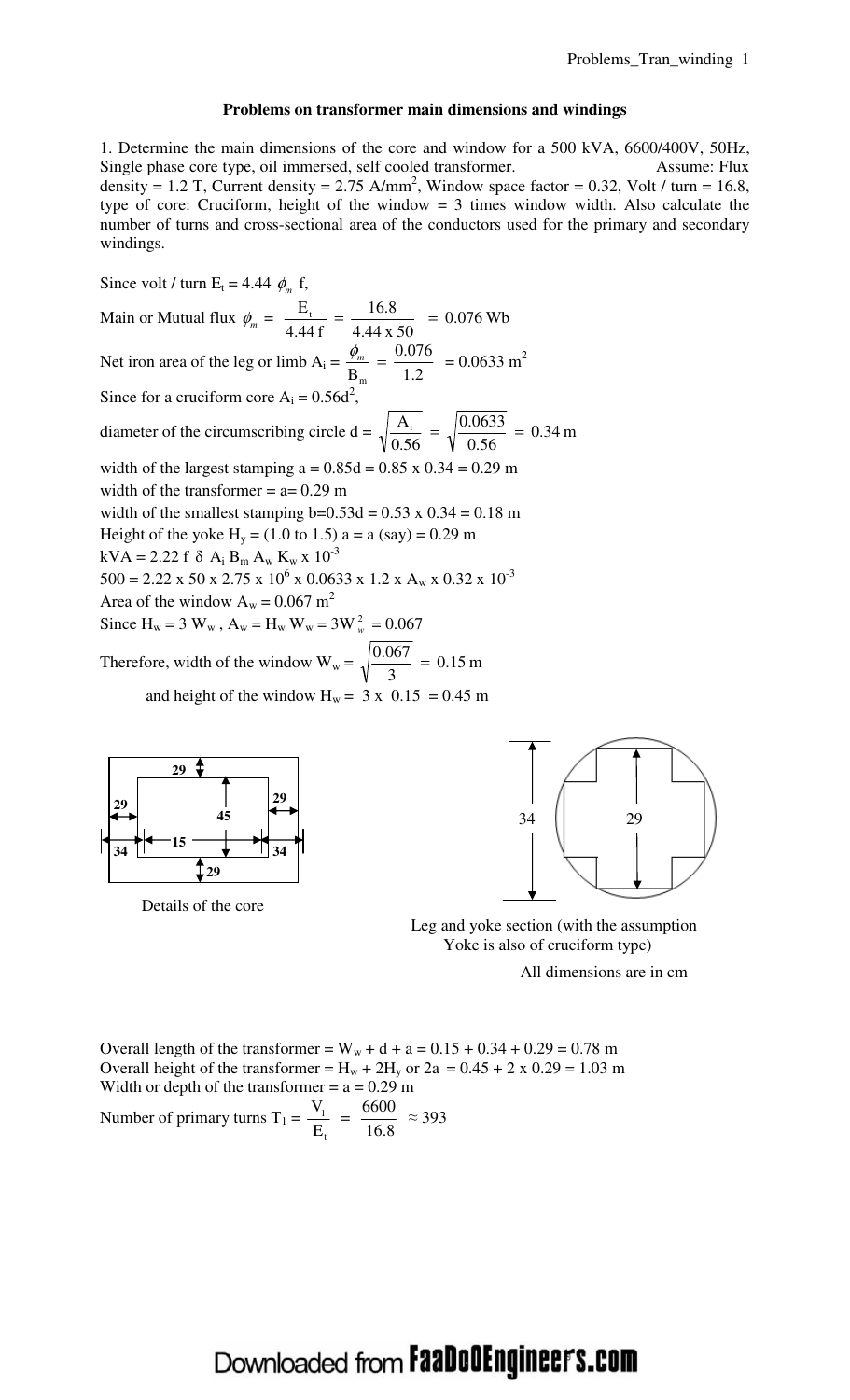Number of secondary turns  $T_2$  = t 2 E  $\frac{V_2}{V_1}$  = 16.8  $\frac{400}{160} \approx 24$ 

Primary current I<sub>1</sub> = 
$$
\frac{kVA \times 10^3}{V_1}
$$
 =  $\frac{500 \times 10^3}{6600}$  = 75.75 A

Cross-sectional area of the primary winding conductor  $a_1 = \frac{I_1}{s} = \frac{75.75}{275} = 27.55$  mm<sup>2</sup> 2.75  $\frac{I_1}{\delta} = \frac{75.75}{2.75}$  $I_1 = \frac{75.75}{3.75} =$ 

Secondary current  $I_2 = \frac{N + 1}{N} = \frac{560 \times 10}{400} = 1250 \text{ A}$ 400  $=\frac{500 \times 10}{100}$ V kVA x  $10^3$  500 x  $10^3$ 2  $=\frac{300 \text{ A} + 10}{100}$ 

Cross-sectional area of the secondary winding conductor  $a_2 = \frac{I_2}{s} = \frac{1250}{2.75} = 454.5$  mm<sup>2</sup> 2.75  $\frac{2}{8} = \frac{1250}{2.75}$  $\frac{I_2}{I_3} = \frac{1250}{275} =$ 

2.Determine the main dimensions of the 3 limb core (i.e., 3 phase, 3 leg core type transformer), the number of turns and cross-sectional area of the conductors of a 350 kVA, 11000/ 3300 V, star / delta, 3 phase, 50 Hz transformer. Assume: Volt / turn = 11, maximum flux density = 1.25 T. Net cross-section of core =  $0.6 d^2$ , window space factor = 0.27, window proportion = 3 : 1, current density =  $250$  A/cm<sup>2</sup>, ON cooled (means oil immersed, self cooled or natural cooled) transformer having  $\pm 2.5\%$  and  $\pm 5\%$  tapping on high voltage winding

$$
\phi_m = \frac{E_t}{4.44 f} = \frac{11}{4.44 \times 50} = 0.05 \text{ Wb}
$$
  
\n
$$
A_i = \frac{\phi_m}{B_m} = \frac{0.05}{1.25} = 0.04 \text{ m}^2
$$
  
\nSince  $A_i = 0.6 d^2$ ,  $d = \sqrt{\frac{A_i}{0.6}} = \sqrt{\frac{0.04}{0.6}} = 0.26 \text{ m}$ 

Since  $A_i = 0.6 d^2$  corresponds to 3 stepped core,  $a = 0.9d = 0.9 x 0.26 = 0.234 m$ Width or depth of the transformer  $= a = 0.234$  m  $H_y = (1.0 \text{ to } 1.5) a = 1.0 a (say) = 0.234 m$ 

$$
kVA = 3.33 f \delta A_1 B_m A_w K_w x 10^{-3}
$$
  
350 = 3.33 x 50 x 250 x 10<sup>4</sup> x 0.04 x 1.25 x A\_w x 0.27 x 10<sup>-3</sup>  
A\_w = 0.062 m<sup>2</sup>

Since window proportion w w W  $\frac{H_w}{W}$  is 3 : 1,  $H_w = 3W_w$  and  $A_w = 3W_w^2 = 0.062$ 

Therefore  $W_w = \sqrt{\frac{0.0022}{3}} = 0.143$  m 3  $\frac{0.062}{2}$  = 0.143 m and H<sub>w</sub> = 3 x 0.143 = 0.43 m





Leg and Yoke section

Details of the core

All dimensions are in cm

Overall length of the transformer =  $2W_w + 2d + a = 2 \times 14.3 \times 2 \times 26 + 23.4 = 104$  cm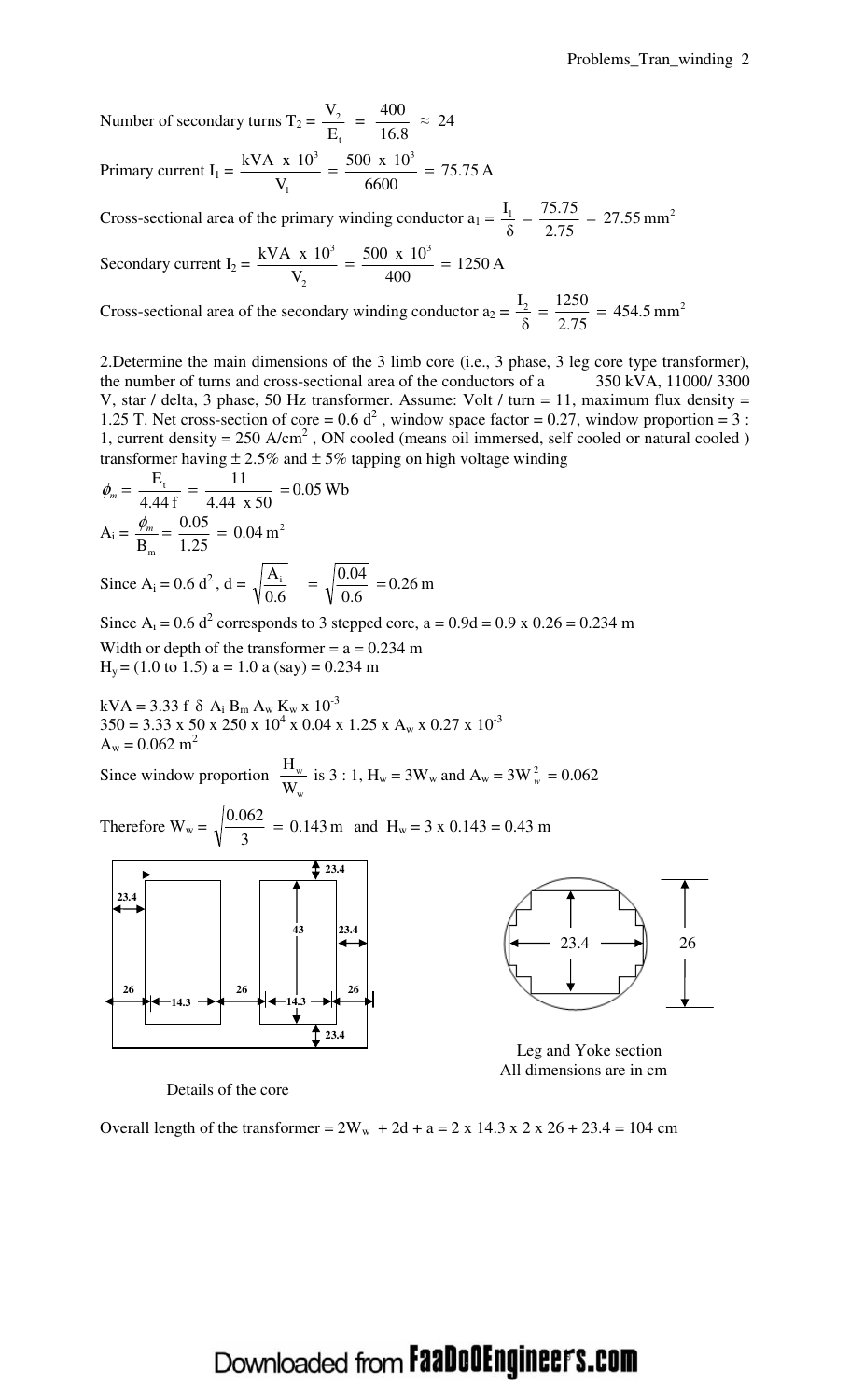Overall height of the transformer =  $H_w + 2H_y$  or  $2a = 43 + 2 \times 23.4 = 89.8$  cm Width or depth of the transformer  $= a = 23.4$  cm

 [ with + 2.5% tapping, the secondary voltage will be 1.025 times the rated secondary voltage. To achieve this with fixed number of secondary turns  $T_2$ , the voltage / turn must be increased or the number of primary turns connected across the supply must be reduced.]

Number of secondary turns 
$$
T_2 = \frac{V_2}{E_t} = \frac{3300}{11} = 300
$$

Number of primary turns for rated voltage  $T_1 = \frac{V_1}{T_1} = \frac{110007 \text{ V}}{11} \approx 577$ 11  $=\frac{11000 / \sqrt{3}}{11}$ E V t  $\frac{1}{1} = \frac{110007 \text{ V}^3}{44} \approx$ 

Number of primary turns for  $+ 2.5\%$  tapping = T<sub>2</sub> x E<sub>1</sub> required E<sub>2</sub> with tapping

$$
= 300 \times \frac{11000 / \sqrt{3}}{1.025 \times 3300} \approx 563
$$
  
for -2.5% tapping = 300 x  $\frac{11000 / \sqrt{3}}{0.975 \times 3300} \approx 592$ 

for + 5% tapping = 300 x 
$$
\frac{11000 / \sqrt{3}}{1.05 \times 3300} \approx 550
$$
  
for - 5% tapping = 300 x  $\frac{11000 / \sqrt{3}}{0.95 \times 3300} \approx 608$ 

Obviously primary winding will have tappings at  $608<sup>th</sup>$  turn,  $592<sup>nd</sup>$  turn,  $577<sup>th</sup>$  turn,  $563^{\text{rd}}$  turn and  $550^{\text{th}}$  turn.

primary current / ph I1 = 18.4 A  $3 \times 11000 / \sqrt{3}$ 350 x 10 3V  $kVA \times 10^3$  350 x 10<sup>3</sup> 1ph 3  $=\frac{330 \text{ A}}{2 \times 1000 \text{ A}} =$ 

Cross-sectional area of the primary winding conductor  $a_1 = I_1 / \delta = 18.4 / 250$  $= 0.074$  cm<sup>2</sup>

Secondary current / ph  $I_2 = \frac{N+1 \times 10^{10}}{2 \times 10^{10}} = \frac{350 \times 10^{10}}{2 \times 3200} = 35.35 \text{ A}$ 3 x 3300  $=\frac{350 \times 10}{2.220}$ 3V kVA x  $10^3$  350 x  $10^3$ 2ph 3  $=\frac{330 \times 10}{2 \times 2200}$  =

Cross-sectional area of the secondary winding conductor  $a_2 = I_2 / \delta = 35.35 / 250$  $= 0.14$  cm<sup>2</sup>

3. Determine the main dimensions of the core, number of turns and cross-sectional area of conductors of primary and secondary of a 125 kVA, 6600 / 460V, 50Hz, Single phase core type distribution transformer. Maximum flux density in the core is 1.2T, current density 250 A/  $\text{cm}^2$ , Assume: a cruciform core allowing 8% for the insulation between laminations. Yoke crosssection as 15% greater than that of the core. Window height = 3 times window width, Net cross-section of copper in the window is 0.23 times the net cross-section of iron in the core, window space factor  $= 0.3$ . Draw a neat sketch to a suitable scale.

[Note: 1) for a cruciform core with 10% insulation or  $K_i = 0.9$ ,  $A_i = 0.56d^2$ With 8% insulation or K<sub>i</sub> = 0.92, A<sub>i</sub> = 0.56d<sup>2</sup> x  $\frac{0.92}{0.8}$  = 0.57 d<sup>2</sup> 0.9  $\frac{0.92}{0.9}$  =

2) Since the yoke cross-sectional area is different from the leg or core area, yoke can considered to be rectangular in section. Yoke area  $A_y = H_y x K_i a$  ]

$$
A_{cu} = A_w K_w = 0.23 A_i \dots (1)
$$
  
\n
$$
kVA = 2.22 f \delta A_i B_m A_w K_w x 10^{-3}
$$
  
\n
$$
125 = 2.22 x 50 x 250 x 104 x Ai x 1.2 x 0.23 Ai x 10-3
$$
  
\n
$$
A_i = \sqrt{\frac{125}{2.22 x 50 x 250 x 104 x 1.2 x 0.23 x 10-3}} = 0.04 m2
$$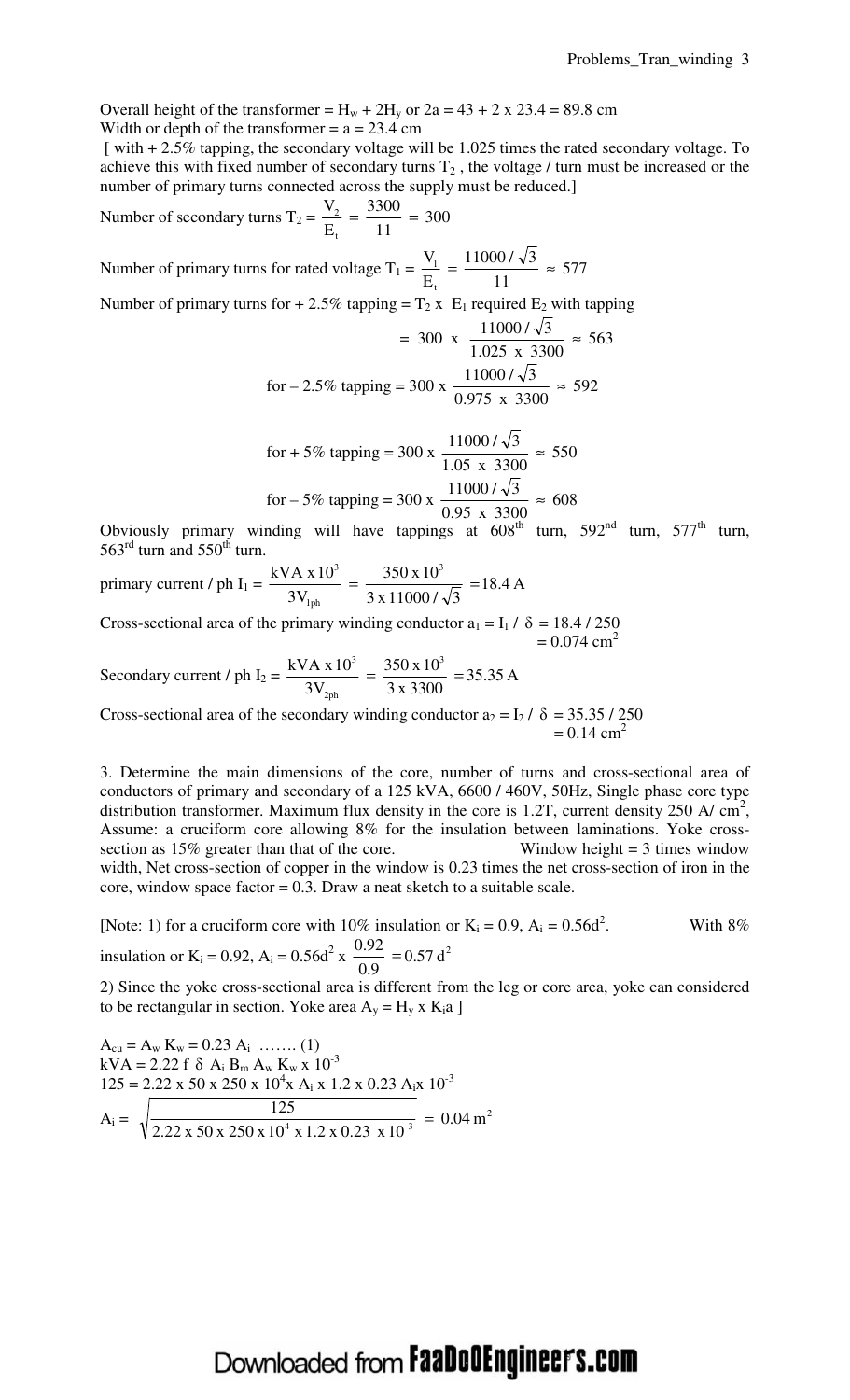Since with 8% insulation, A<sub>i</sub>= 0.56 d<sup>2</sup> x 0.92 / 0.9 = 0.57 d<sup>2</sup>, d =  $\sqrt{\frac{0.04}{0.57}}$  = 0.27 m  $0.57$  $\frac{0.04}{0.55}$  =

Since the expression for the width of the largest stamping is independent of the value of stacking factor,  $a = 0.85$  d = 0.85 x 0.27 = 0.23 m Width or depth of the transformer  $= a = 0.23$  m

Since the yoke is rectangular in section  $A_y = H_y x K_i a = 1.15 A_i$ Therefore  $H_y = \frac{1.15 \times 10^{-14}}{15} = \frac{1.15 \times 10^{14}}{0.02 \times 0.22} = 0.22$  m  $0.92 \times 0.23$  $=\frac{1.15 \times 0.04}{0.02 \times 0.22}$  $K_i a$ 1.15 A i  $\frac{1}{1} = \frac{1.13 \times 0.04}{0.02 \times 0.02} =$ From equation 1,  $A_w = \frac{0.23 \text{ A}}{V} = \frac{0.23 \text{ A}}{0.2 \text{ A}} = 0.031 \text{ m}^2$ w  $\frac{d}{dx} = \frac{0.23 \times 0.04}{0.2} = 0.031 \text{ m}$  $0.3$  $= \frac{0.23 \times 0.04}{0.25}$ K  $\frac{0.23 \text{ A}_{i}}{1} = \frac{0.23 \times 0.04}{0.2} =$ Since  $H_w = 3W_w$ ,  $A_w = H_w W_w = 3W_w^2 = 0.031$ Therefore  $W_w = \sqrt{\frac{0.005 \text{ m}}{2}} = 0.1 \text{ m}$  and  $H_w$ 3  $\frac{0.031}{2}$  = 0.1 m and H<sub>w</sub> = 0.1 x 3 = 0.3 m



Details of core



All dimensions are in cm

$$
T_1 = \frac{V_1}{E_t} \text{ where } E_t = 4.44 \phi_m f = 4.44 A_i B_m f = 4.44 x 0.04 x 1.250 = 10.7 V
$$
  
\n
$$
T_1 = \frac{6600}{10.7} \approx 617
$$
  
\n
$$
T_2 = \frac{V_2}{E_t} = \frac{460}{10.7} \approx 43
$$
  
\n
$$
I_1 = \frac{kVA \times 10^3}{V_1} = \frac{125 \times 10^3}{6600} = 18.93 A, \qquad a_1 = \frac{I_1}{\delta} = \frac{18.93}{250} = 0.076 \text{ cm}^2
$$
  
\n
$$
I_2 = \frac{kVA \times 10^3}{V_2} = \frac{125 \times 10^3}{460} = 271.73 A, \qquad a_2 = \frac{I_2}{\delta} = \frac{271.73}{250} = 1.087 \text{ cm}^2
$$

4.Determine the main dimensions of the core and the number of turns in the primary and secondary windings of a 3 phase, 50 Hz, 6600/(400 – 440) V in steps of 2  $\frac{1}{2}$  %, delta / star transformer. The volt / turn = 8 and the maximum flux densities in the limb and yoke are  $1.25$  T and 1.1 T respectively. Assume a four stepped core. Window dimensions = 50 cm x 13 cm.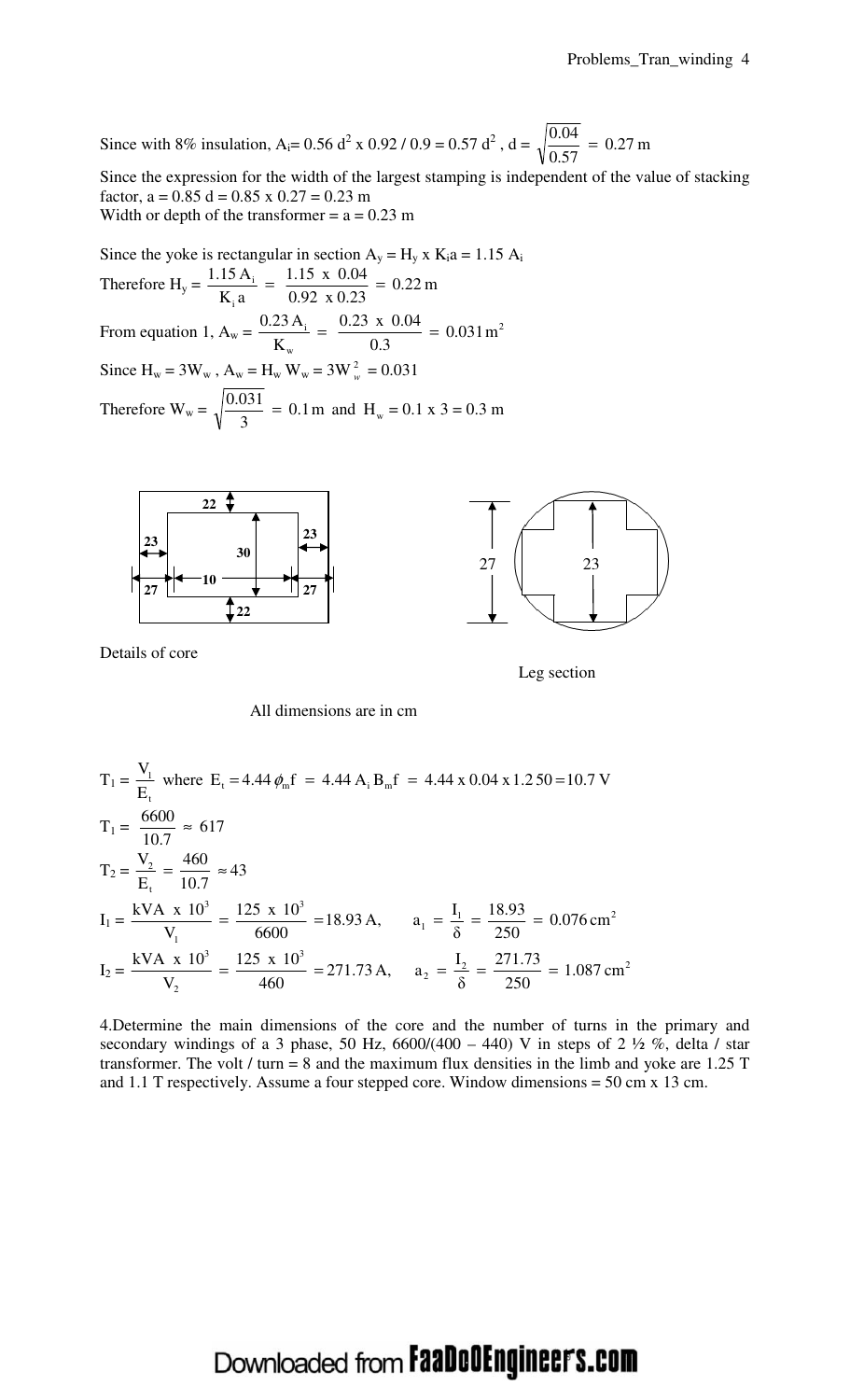$$
\phi_m = \frac{E_t}{4.44 f} = \frac{8}{4.44 x 50} = 0.036 \text{ Wb}
$$

$$
A_i = \frac{\phi_m}{B_m} = \frac{0.036}{1.25} = 0.028 \text{ m}^2
$$

Since for a 4 stepped core A<sub>i</sub> =  $0.62d^2$ , d =  $\sqrt{\frac{0.028}{0.62}}$  = 0.21 m 0.62  $\frac{0.028}{0.62}$  =

 $a = 0.93$  d = 0.93 x 0.21 = 0.19 m Width or depth of the transformer  $= a = 0.19$  m  $\overline{2}$ 0.036 φ*<sup>m</sup>*

$$
A_y = \frac{v_m}{B_y} = \frac{0.030}{1.1} = 0.033 \text{ m'}
$$

Since the yoke area is different from the leg area, yoke can be considered to be of rectangular section. Therefore

$$
H_y = \frac{A_y}{K_i a} = \frac{0.033}{0.9 \times 0.19} = 0.193 \text{ m}
$$
, with the assumption that  $K_i = 0.9$ 

Since the window dimensions are given,

Length of the transformer =  $2W_w + 2d + a = 2 \times 0.13 + 2 \times 0.21 + 0.19 = 0.87$  m Overall height of the transformer =  $a = H_w + 2H_v = 0.5 + 2 \times 0.193 = 0.886$  m Width or depth of the transformer  $= 0.19$  m

$$
T_2 \text{ (for maximum voltage of } 440 \text{V)} = \frac{440 / \sqrt{3}}{8} = 31
$$

 $T_1$  for maximum secondary voltage of  $440V = \frac{1}{N} \times T_2 = \frac{6000}{1100} \times 31 = 806$ 440 / √3  $x$  T<sub>2</sub> =  $\frac{6600}{1000}$ V V 2 2  $\frac{1}{2}$  x T<sub>2</sub> =  $\frac{0000}{1000}$  x 31 =

 $T_1$  for minimum secondary voltage of 400 V =  $\frac{0.000}{400}$  x 31 = 886  $400 / \sqrt{3}$  $\frac{6600}{1000 \sqrt{2}}$  x 31 =

Since voltage is to be varied at  $2\frac{1}{2}\%$ , from (400 to 440) V, the tapings are to be provided to get the following voltages 400V,  $1.025 \times 400 = 410V$ ,  $1.05 \times 400 = 420V$ ,  $1.075 \times 400 = 430 V$  and 1.10 x 400 = 440V. Generally the hV winding is due to number of coils connected in series. out of the many coils of the hV winding, one coil can be made to have  $886 - 806 = 80$  turns with tapping facility at every 20 turns to provide a voltage variation of  $2\frac{1}{2}\%$  on the secondary side

5.For the preliminary design of a 100kVA, 50Hz, 11000/3300 V, 3 phase, delta / star, core type distribution transformer, determine the dimensions of the core and window, number of turns and cross-sectional area of HT and LT windings. Assume : Maximum value of flux density 1.2T, current density  $2.5$  A/mm<sup>2</sup> window space facto  $0.3$ . Use cruciform core cross-section for which iron area  $A_i = 0.56d^2$  and the maximum limit thickness is 0.85d, where d is the diameter of the circumscribing circle volt / turn =  $0.6 \sqrt{kVA}$ , overall width = overall height.

[NOTE: since overall width = overall height ie.,  $(2W_w + 2d + a) = (H_w + 2 H_y)$  or 2a). this condition when substituted in  $A_w = H_w W_w$  leads to a quadratic equation. By solving the same the values of  $H_wW_w$  can be obtained.]

6. Determine the main dimensions and winding details for a 125 kVA, 2000/400V, 50Hz, Single phase shell type transformer with the following data. Volt / turn = 11.2, flux density = 1.0 T, current density = 2.2  $A/mm^2$ , window space factor = 0.33. Draw a dimensioned sketch of the magnetic circuit.

Solution:

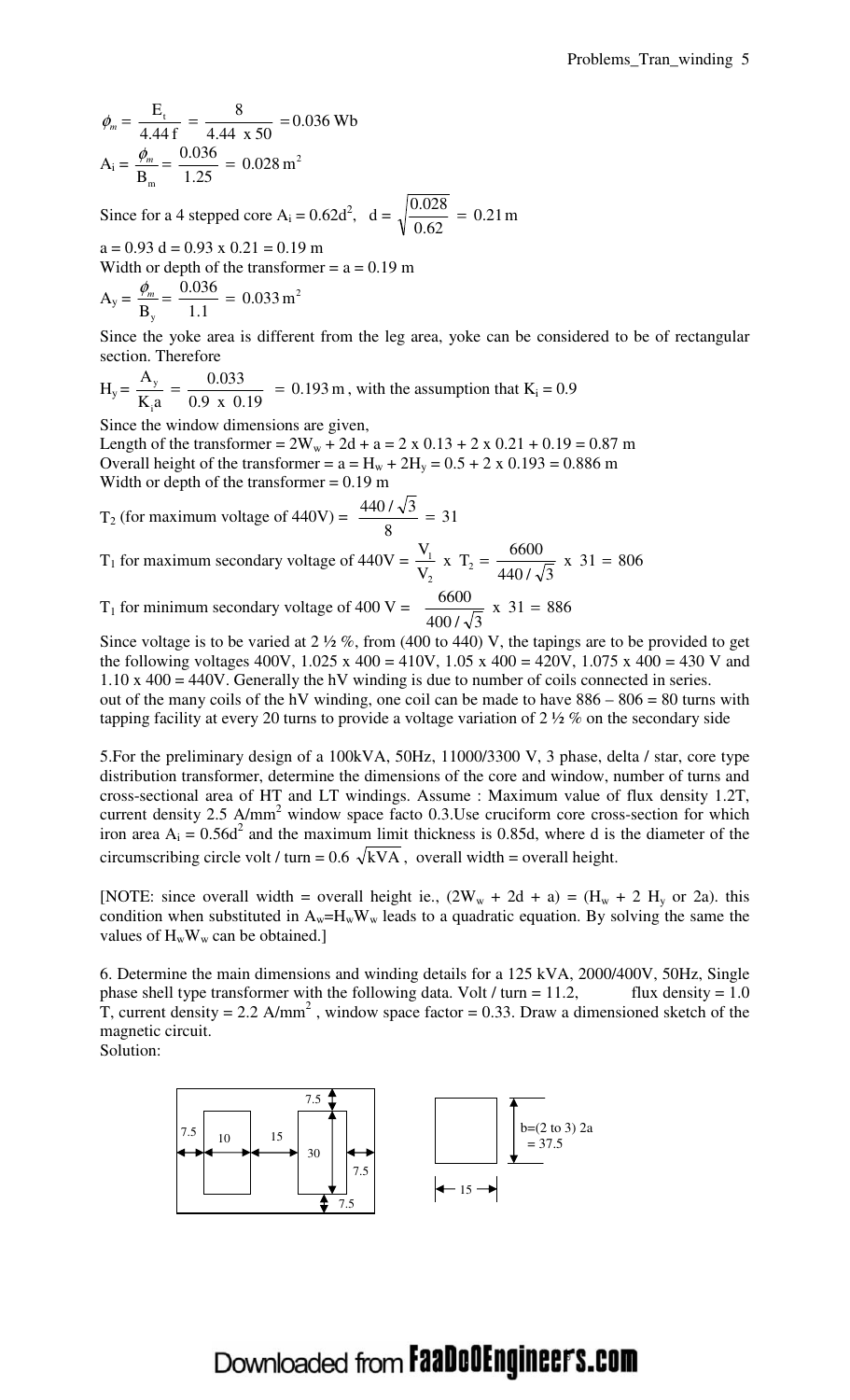$= 0.05$  Wb 4.44 x 50  $=\frac{11.2}{1.11}$ 4.44 f  $\phi_m = \frac{E_t}{1.44 \text{ s}} = \frac{11.2}{1.44 \text{ s}} = 0.05 \text{ Wb}$ Since  $\phi_m$  is established in the Central leg

Cross-sectional area of the central leg A<sub>i</sub> =  $\frac{\psi_m}{R} = \frac{0.05}{1.0} = 0.05 \text{ m}^2$ m  $= 0.05 \,\mathrm{m}$ 1.0  $\frac{0.05}{1.8}$ B  $\frac{\phi_m}{\phi_m} = \frac{0.05}{1.0}$ 

If a rectangular section core is assumed then  $A_i = 2a \times K_i b = 2a \times K_i \times (2 \text{ to } 3) 2a$ 

If the width of the transformer b is assumed to be 2.5 times 2a and  $K_i = 0.9$ , then the width of the

central leg 
$$
2a = \sqrt{\frac{A_i}{(2.5) K_i}} = \sqrt{\frac{0.05}{2.5 \times 0.9}} = 0.15 \text{ m}
$$

Width or depth of the transformer  $b = 2.5$  x  $2a = 2.5$  x  $0.15 = 0.375$  m

Height of the yoke  $H_v = a = 0.15 / 2 = 0.075$  m

 $kVA = 2.22 f \delta A_i B_m A_w K_w x 10^{-3}$  $125 = 2.22 \times 50 \times 2.2 \times 10^6 \times 0.05 \times 1.0 \times A_w \times 0.33 \times 10^{-3}$  $A_w = 0.031$  m<sup>2</sup>

[Since the window proportion or a value for  $H_w / W_w$  is not given, it has to be assumed] Since  $H_w$ / $W_w$  lies between 2.5 and 3.5, let it be = 3.0

Therefore  $A_w = H_w W_w = 3W_w^2 = 0.031$ 

$$
W_w = \sqrt{\frac{0.031}{3}} = 0.1 \text{ m}
$$
 and  $H_w = 3 \times 01 = 0.3 \text{ m}$   
Winding details:

Winding details:

$$
T_1 = \frac{V_1}{E_t} = \frac{2000}{11.2} \approx 178 \qquad T_2 = \frac{V_2}{E_t} = \frac{400}{11.2} \approx 36
$$
  
\n
$$
I_1 = \frac{kVA \times 10^3}{V_1} = \frac{125 \times 10^3}{2000} = 62.5 \text{ A}, \qquad a_1 = \frac{I_1}{\delta} = \frac{62.5}{2.2} = 28.4 \text{ mm}^2
$$
  
\n
$$
I_2 = \frac{kVA \times 10^3}{V_2} = \frac{125 \times 10^3}{400} = 321.5 \text{ A}, \qquad a_2 = \frac{I_2}{\delta} = \frac{312.5}{2.2} = 142 \text{ mm}^2
$$

Calculate the core and window area and make an estimate of the copper and iron required for a 125 kVA, 2000 / 400 V, 50 Hz single phase shell type transformer from the following data. Flux density = 1.1 T, current density = 2.2 A/mm<sup>2</sup>, volt / turn = 11.2, window space factor = 0.33, specific gravity of copper and iron are 8.9 and 7.8 respectively. The core is rectangular and the stampings are all 7 cm wide.

[Note: A shell type transformer can be regarded as two single phase core type transformers placed one beside the other.]

$$
\phi_m = \frac{E_t}{4.44 f} = \frac{11.2}{4.44 x 50} = 0.05 \text{ Wb} , \quad A_i = \frac{\phi_m}{B_m} = \frac{0.05}{1.1} = 0.045 \text{ m}^2
$$
  
\nkVA = 2.22 f  $\delta$  A<sub>i</sub> B<sub>m</sub> A<sub>w</sub> K<sub>w</sub> x 10<sup>-3</sup>  
\n125 = 2.22 x 50 x 2.2 x 10<sup>6</sup>x 0.045 x 1.1 x A<sub>w</sub> x 0.33 x 10<sup>-3</sup>  
\nA<sub>w</sub> = 0.03 m<sup>2</sup>



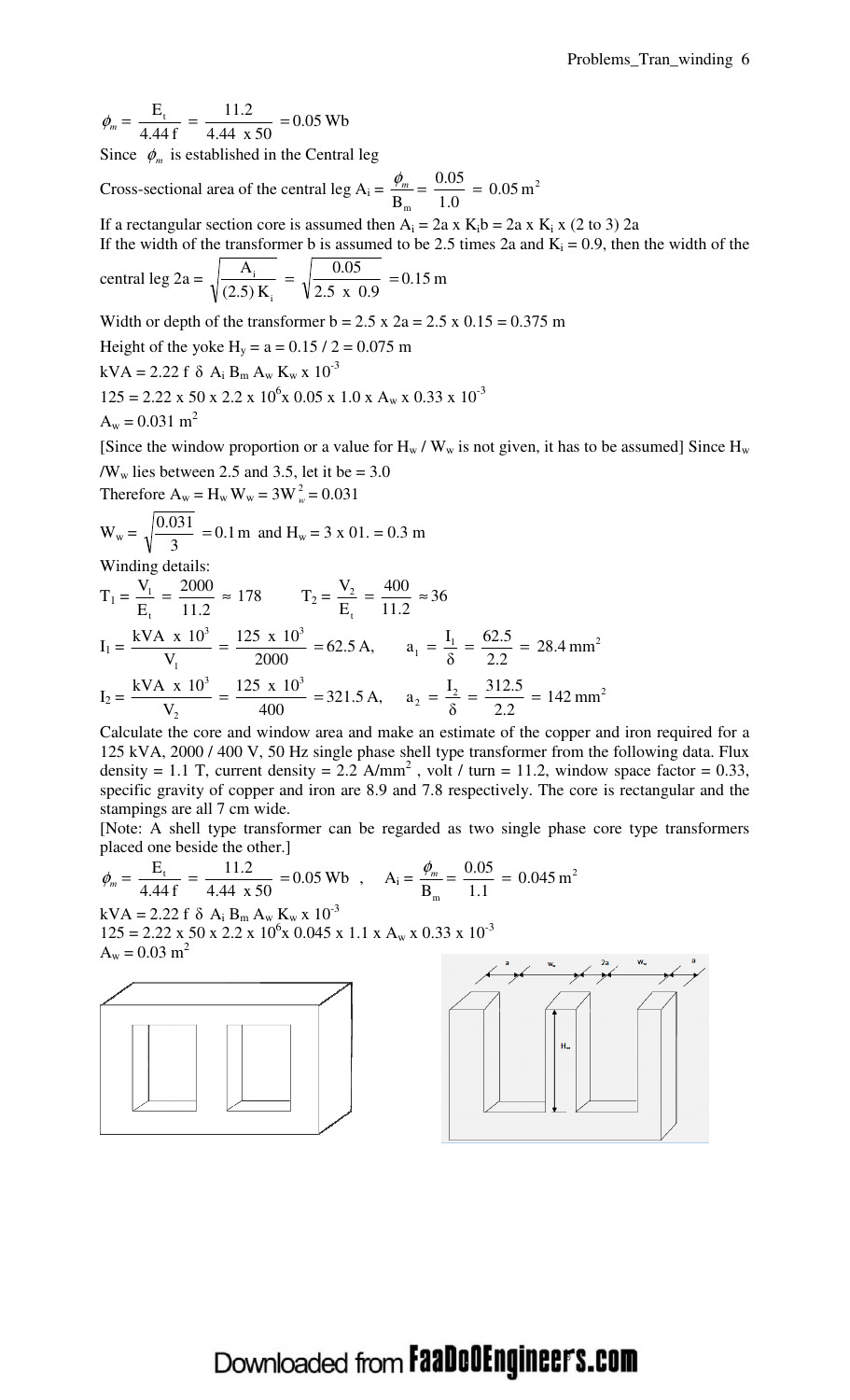



Sketch showing the dimensions of LV & HV windings together



Shell type transformer due to two single phase core type transformers.

If the whole window is assumed to be filled with both LV  $\&$  HV windings, then the height of the winding is  $H_w$  and width of the LV & HV windings together is  $W_w$ . Weight of copper = Volume of copper x density of copper

 = Area of copper in the winding arrangement x mean length of copper in the windings x density of copper

 $= A_w K_w x$  length wxyzw x density of copper

Mean length wxyzw = 2 (wx + xy) = 2 [  $(2a + W_w) + (b + W_w)$ ] Since the stampings are all 7 cm wide,  $a = 7$ cm &  $2a = 14$  cm  $b = \frac{1}{11.2} = \frac{0.015}{0.011} = 0.36$  m 0.9 x 0.14  $=\frac{0.045}{0.01}$  $K_i$  2a A i  $\frac{1}{2}$  =  $\frac{0.073}{0.0000}$  =

Since  $H_w$  /  $W_w$  lies between 2.5 and 3.5, let it be 3.0 Therefore  $A_w = H_w W_w = 3W_w^2 = 0.03$ .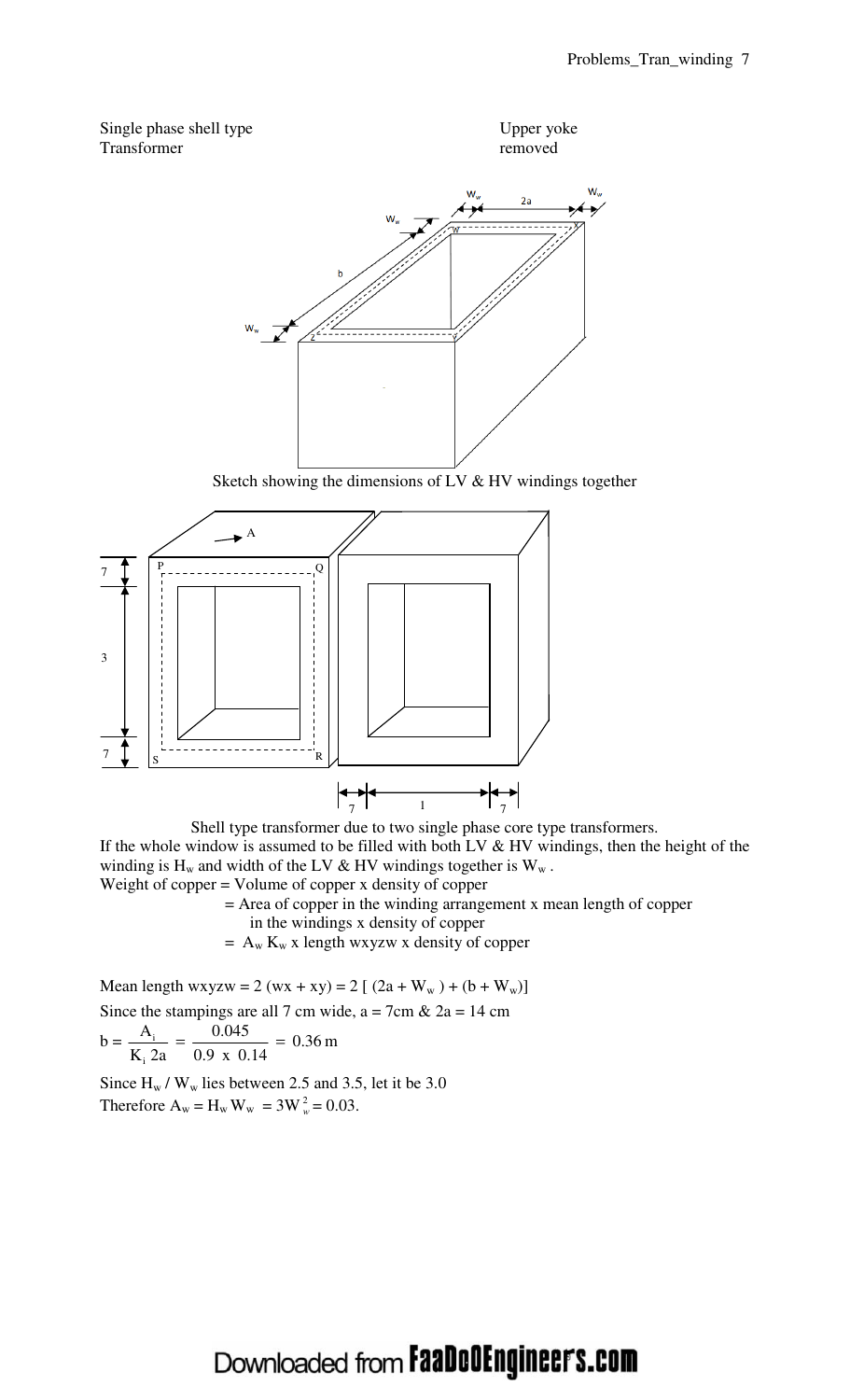Thus  $W_w = \sqrt{\frac{0.055}{2}} = 0.1 \text{ m}$ 3  $\frac{0.03}{2}$  = 0.1 m and H<sub>w</sub> = 3 x 01 = 0.3 m wxyzw =  $2 [(14 + 10) + (36 + 10)] = 140$  cm Width of copper =  $0.03 \times 10^4 \times 0.33 \times 140 \times 8.9 \times 10^{-3} = 123.4 \text{ kg}$ Weight of iron  $= 2x$  volume of the portion A x density of iron  $= 2 x$  $A_i$   $\mathbf{A}_i$ 

= 2 x 
$$
\frac{11}{2}
$$
 x Mean core length  
\nPQRSP x density of iron  
\n= 2 x  $\frac{0.045}{2}$  x 10<sup>4</sup> x 2 [(10+7) + (30 + 7)] x 7.8 x 10<sup>-3</sup> = 379 kg

7. Determine the main dimensions of a 350kVA, 3 phase, 50Hz, Star/delta, 11000 / 3300 V core type distribution transformer. Assume distance between core centres is twice the width of the core.

For a 3 phase core type distribution transformer  $E_t = 0.45 \sqrt{kVA} = 0.45 \sqrt{350} = 8.4$  $= 0.038$  Wb 4.44 x 50  $= \frac{8.4}{1.44}$ 4.44 f  $\phi_m = \frac{E_t}{4.44 \text{ s}} = \frac{8.4}{4.44 \text{ s}} = 0.038 \text{ Wb}$ ,  $A_i =$  $B_{m}$  $\phi_{m}$ 

Since the flux density  $B_m$  in the limb lies between (1.1 & 1.4) T, let it be 1.2 T.

Therefore  $A_i =$ 1.2  $\frac{0.038}{1.2} = 0.032 \text{ m}^2$ 

If a 3 stepped core is used then A<sub>i</sub> = 0.6 d<sup>2</sup>. Therefore d =  $\sqrt{\frac{0.032}{0.65}}$  = 0.23 m  $0.6$  $\frac{0.032}{0.6}$  =

 $a = 0.9d = 0.9 \times 0.23 \approx 0.21 \text{ m}$ 

Width or depth of the transformer  $= a = 0.21$  m

 $H_y = (1.0 \text{ to } 1.5) a = a = 0.21 \text{m}$ 

kVA = 3.33 f  $\delta$  A<sub>1</sub> B<sub>m</sub> A<sub>w</sub> K<sub>w</sub> x 10<sup>-3</sup>

If natural cooling is considered (upto 25000 kVA, natural cooling can be used), then current density lies between 2.0 and 3.2  $A/mm^2$ . Let it be 2.5  $A/mm^2$ .

$$
K_w = \frac{10}{30 + Kv_{hv}} = \frac{10}{30 + 11} = 0.24
$$
  
350 = 3.33 x 50 x 2.5 x 10<sup>6</sup> x 0.032 x 1.2 x A<sub>w</sub> x 0.24 x 10<sup>-3</sup>  
A<sub>w</sub> = 0.09 m<sup>2</sup>  
Since W<sub>w</sub> + d = 2a, W<sub>w</sub> = 2 x 0.21 - 0.23 = 0.19 m and H<sub>w</sub> =  $\frac{A_w}{W_w} = \frac{0.09}{0.19} \approx 0.47 m$ 

w Overall length of the transformer =  $W_w + 2d + a = 0.19 + 2 \times 0.23 + 0.21 = 0.86$  m Overall height of the transformer =  $H_w + 2 H_v = 0.47 + 2 x 0.21 = 0.89$  m Width or depth of the transformer  $= 0.21$ m

#### **Problems on No load current**

1. Calculate the no load current and power factor of a 3300/220 V, 50Hz, single phase core type transformer with the following data. Mean length of the magnetic path = 300 cm, gross area of iron core = 150 cm<sup>2</sup>, specific iron loss at 50 Hz and 1.1 T = 2.1 W / kg ampere turns / cm for transformer steel at  $1.1T = 6.2$ . The effect of joint is equivalent to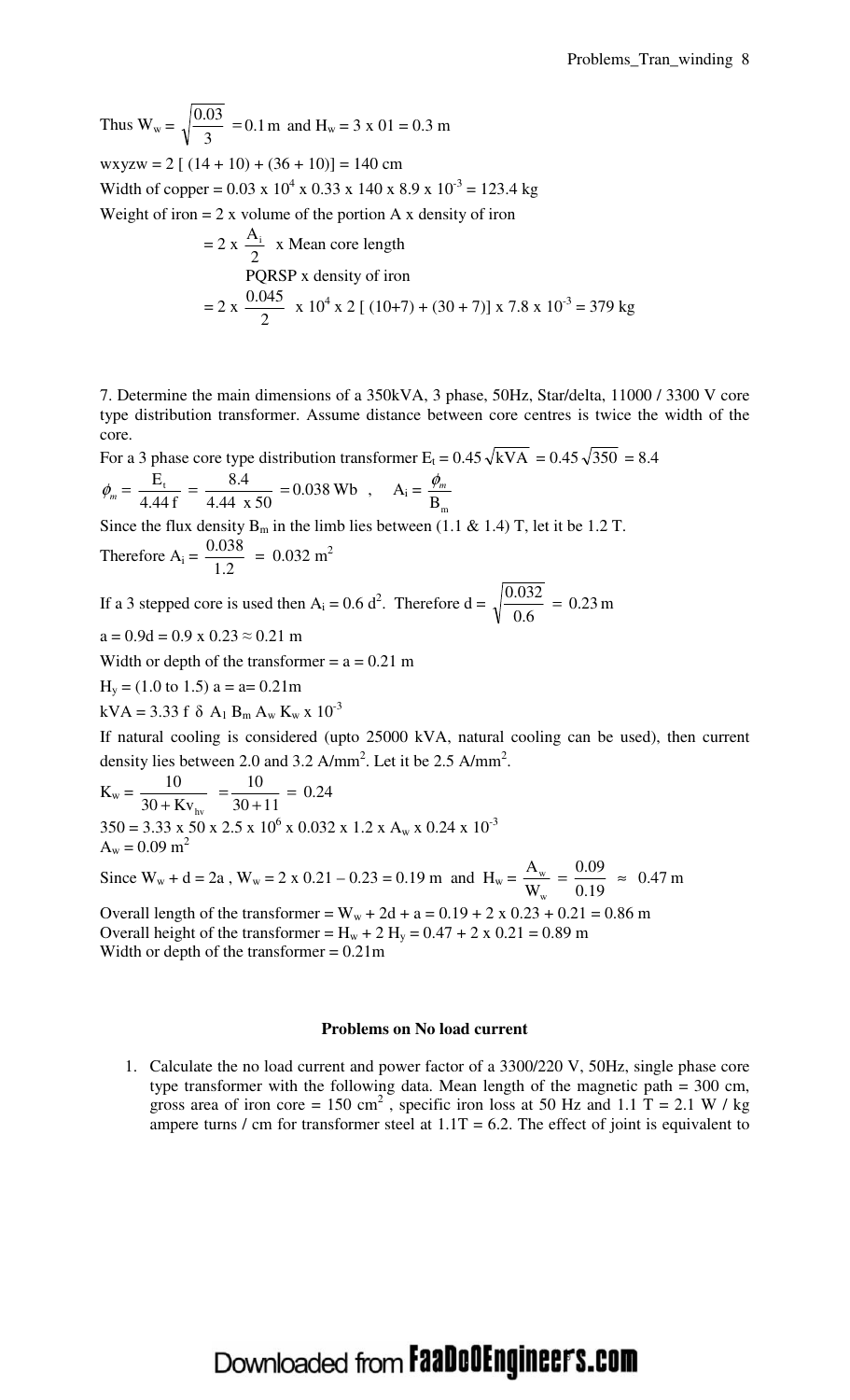an air gap of 1.0 mm in the magnetic circuit. Density of iron = 7.5 grams / cc. Iron factor  $= 0.92$ 

Solution:

No-load current I<sub>0</sub> =  $\sqrt{I_c^2 + I_n^2}$ m 2  $I_c^2 + I$ Core loss component of the no load current  $I_c =$  $V_{1}$ Core loss Core  $\cos = \cos / \text{kg} x$  volume of the core x density of iron = loss / kg x net iron area x mean length of the core or magnetic path x density of iron  $= 2.1 \times 0.92 \times 150 \times 300 \times 7.5 \times 10^{-3} = 656.4 \text{ W}$ Therefore  $I_c = \frac{0.000 \text{ m}}{0.000 \text{ m}} = 0.198 \text{ A}$ 3300  $\frac{656.4}{2388}$  = Magnetising current  $I_m =$  $2T$  $AT_{iron} + 8000001_{\circ} B$ 1  $I_{\rm iron} + 8000001_{\rm g} B_{\rm m}$  $AT<sub>iron</sub> = AT/cm x mean length of the magnetic path in cm$  $= 6.2 \times 300 = 1800$  $T_1 =$ E V t <sup>1</sup> where  $E_t$  = 4.44  $\phi_m$  f  $= 4.44 A_i B_m f$  $= 4.44$  (K<sub>i</sub> A<sub>g</sub>) B<sub>m</sub> f  $= 4.44 \times 0.92 \times 150 \times 10^{-4} \times 1.1 \times 50$  $= 3.37V$  $T_1 = \frac{5500}{3.27} \approx 980$ 3.37  $\frac{3300}{2.25} \approx$  $I_m = \frac{1.000 \times 1.000000 \times 1.7410 \times 1.11}{\sqrt{2}} = 1.98 \text{ A}$ 2 x 980  $\frac{1860 + 800000 \times 1 \times 10^{-3} \times 1.1}{\sqrt{2}} =$  $I_0 = \sqrt{0.198^2 + 1.98^2} = 1.99 A$ No-load power factor cos  $\phi_0 =$ I I  $\boldsymbol{0}$  $\frac{c}{c} = \frac{0.126}{1.08} = 0.1$ 1.98  $\frac{0.198}{1.00}$  =

2. Calculate the no-load current of a 220/110V, 1kVA, 50Hz, Single phase transformer with the following data uniform cross-sectional area of the core =  $25 \text{ cm}^2$ , effective magnetic core length  $= 0.4$ m, core weight  $= 8$  kg, maximum flux density  $= 1.2$  T, magnetizing force  $= 200$  AT/m, specific core  $loss = 1.0$  W/kg

$$
I_0 = \sqrt{I_c^2 + I_m^2}
$$
  
\n
$$
I_c = \frac{\text{Coreloss}}{V_1}
$$
  
\n
$$
= \frac{\text{loss/kg x weight of core in kg}}{V_1} = \frac{1 \times 8}{220} = 0.036 \text{ A}
$$
  
\n
$$
I_m = \frac{\text{AT}_{\text{for iron}} + 8000001_g \text{ B}_m}{\sqrt{2} \text{ T}_1} = \frac{\text{AT}_{\text{for iron}}}{\sqrt{2} \text{ T}_1}
$$

as there is no data about the effect of joints or  $l_g$  is assumed to be zero  $AT_{for iron} = AT / m$  x Effective magnetic core length  $= 200 \times 0.4 = 80$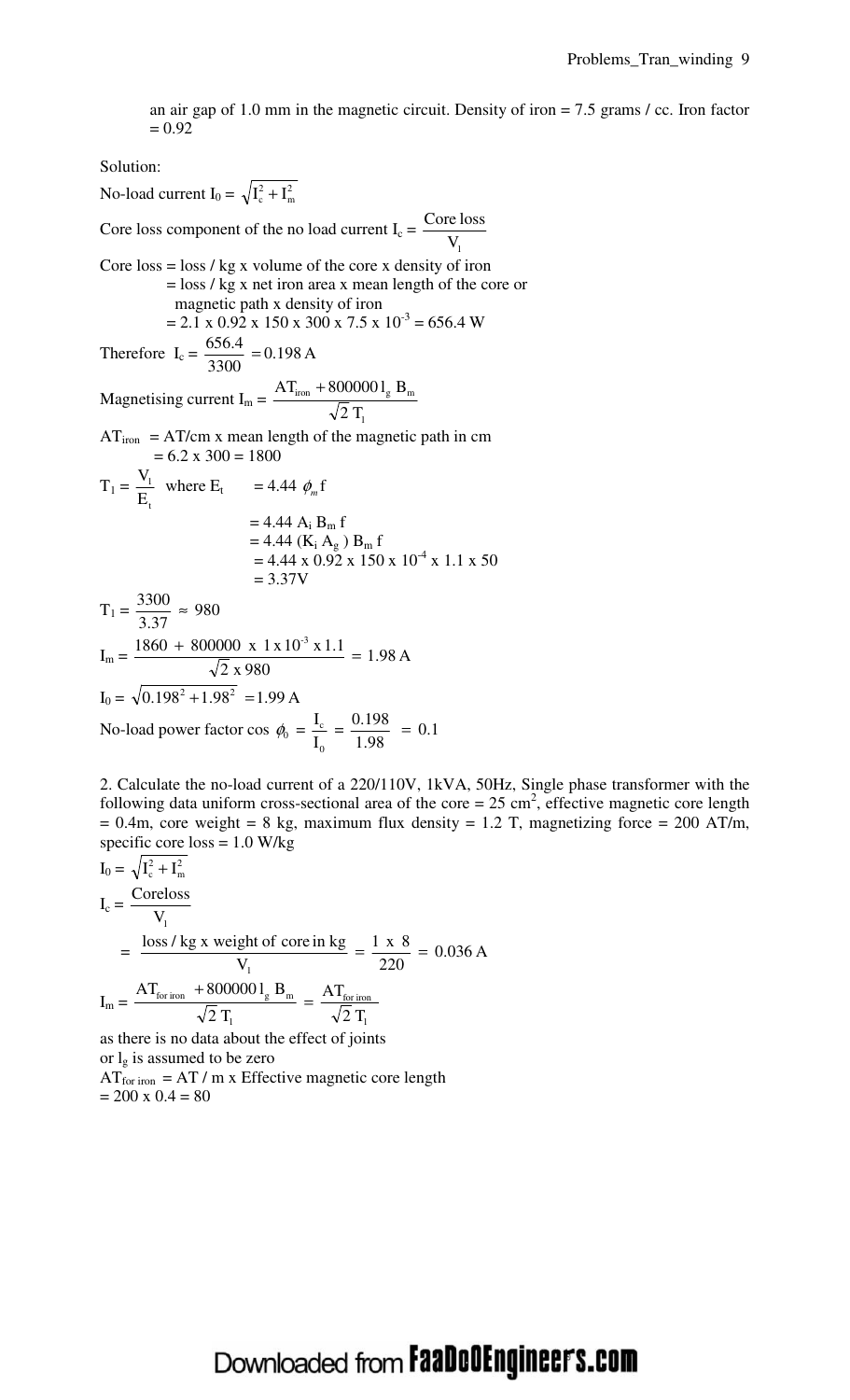$T_1 =$ E V t <sup>1</sup> where  $E_t = 4.44 \phi_m f$  $= 4.44 A_i B_m f$  $= 4.44$  (K<sub>i</sub> A<sub>g</sub>) B<sub>m</sub> f  $= 4.44 \times 0.9 \times 25 \times 10^{-4} \times 1.2 \times 50$  if K<sub>i</sub> = 0.9  $= 0.6V$  $T_1 = \frac{226}{36} \approx 367$ 0.6  $\frac{220}{25}$  ≈  $I_m = \frac{66}{\sqrt{2}} \approx 0.154 \text{ A}$ 2 x 367  $\frac{80}{25} \approx$  $I_0 = \sqrt{0.036^2 + 0.154^2} = 0.158$  A

3. A 300 kVA, 6600/400V, delta / star, 50Hz, 3 phase core type transformer has the following data. Number of turns/ph on HV winding  $= 830$ , net iron area of each limb and yoke  $= 260$  and 297 cm<sup>2</sup>, Mean length of the flux path in each limb and yoke = 55 cm and 86.9 cm. For the transformer steel

| Flux density in tesla-0.75 1.0 1.15 1.25 1.3 1.35 1.4 |                                              |  |  |  |
|-------------------------------------------------------|----------------------------------------------|--|--|--|
| AT/m                                                  | $-100$ $105$ $200$ $400$ $500$ $1000$ $1500$ |  |  |  |
| Coreloss / kg $-0.7$ 1.25 1.75 2.1 2.3 2.6 2.8        |                                              |  |  |  |
| Determine the no load current                         |                                              |  |  |  |

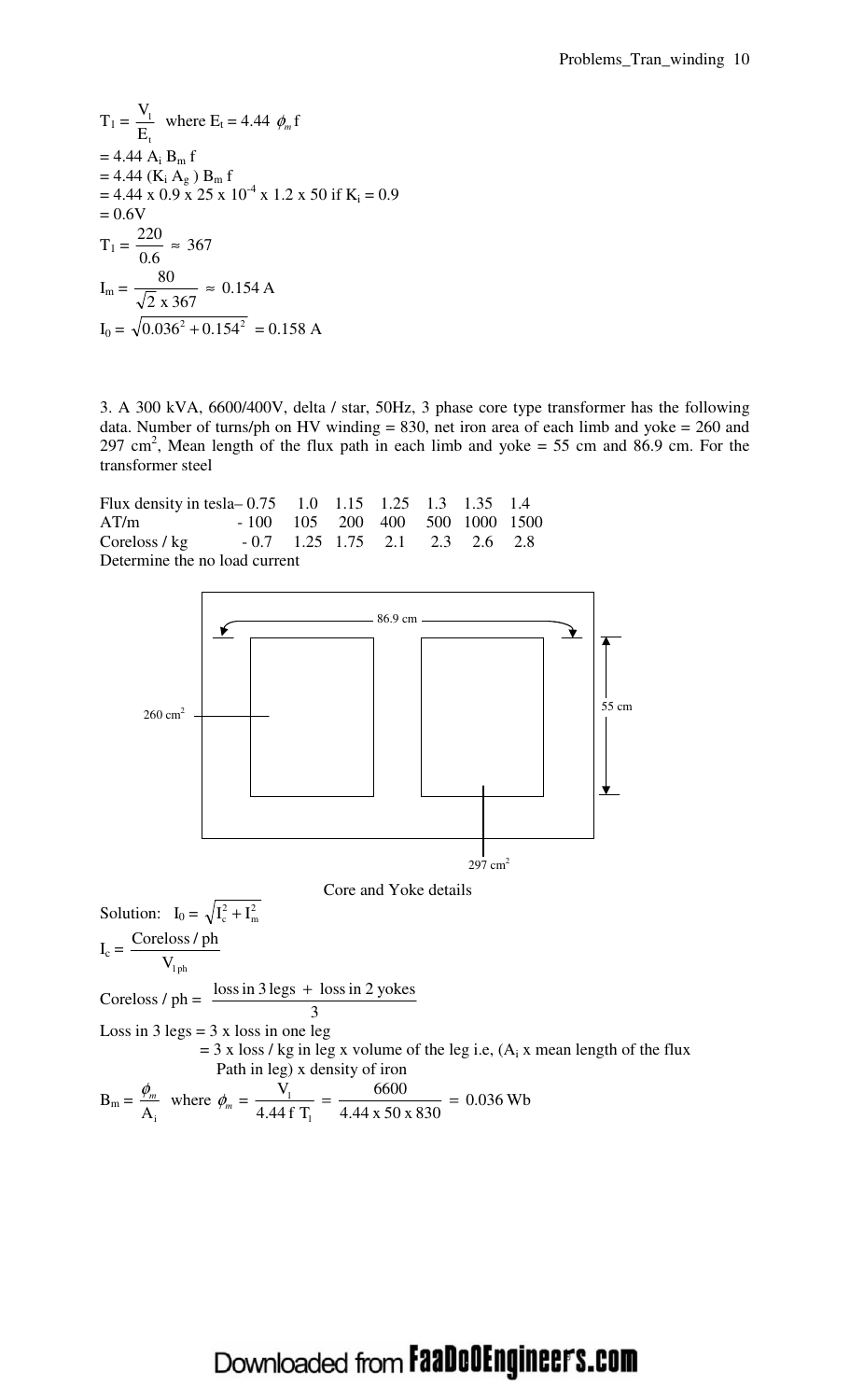$B_m = \frac{0.058}{260 \times 10^{-4}} = 1.38$  T 260 x 10 0.036  $\frac{1}{-4}$  =

At 1.38 T, loss / kg in the leg = 2.7 as obtained from the loss/kg graph drawn to scale. Loss in 3 legs =  $3 \times 2.7 \times 260 \times 55 \times 7.55 \times 10^{-3} = 874.5W$  with the assumption that density of iron is 7.5 grams / cc

Loss in 2 yokes  $= 2 \times$  loss in one yoke



 $=$   $\frac{x \text{ mean length of the flux path in the yoke}}{x \text{ mean length of the flux path in the yoke}}$ 

3 At  $B_m = 1.38T$ , AT/m for the leg = 1300 and At  $B_y = 1.21T$ , AT/m for the yoke = 300 as obtained from the magnetization curve drawn to scale. Therefore  $AT_{for\,iron}$  / ph = 3  $\frac{3 \times 1300 \times 0.55 + 2 \times 300 \times 0.869}{2} = 888.8$  $8888$ 

$$
I_{\text{m}} = \frac{888.8}{\sqrt{2} \times 830} = 0.76 \text{A}
$$
  

$$
I_0 = \sqrt{0.08^2 + 0.76^2} = 0.764 \text{ A}
$$

4. A 6600V, 50Hz single phase transformer has a core of sheet steel. The net iron cross sectional area is 22.6 x  $10^{-3}$  m<sup>2</sup>, the mean length is 2.23m and there are four lap joints. Each lap joint takes ¼ times as much reactive mmf as is required per meter of core. If the maximum flux density as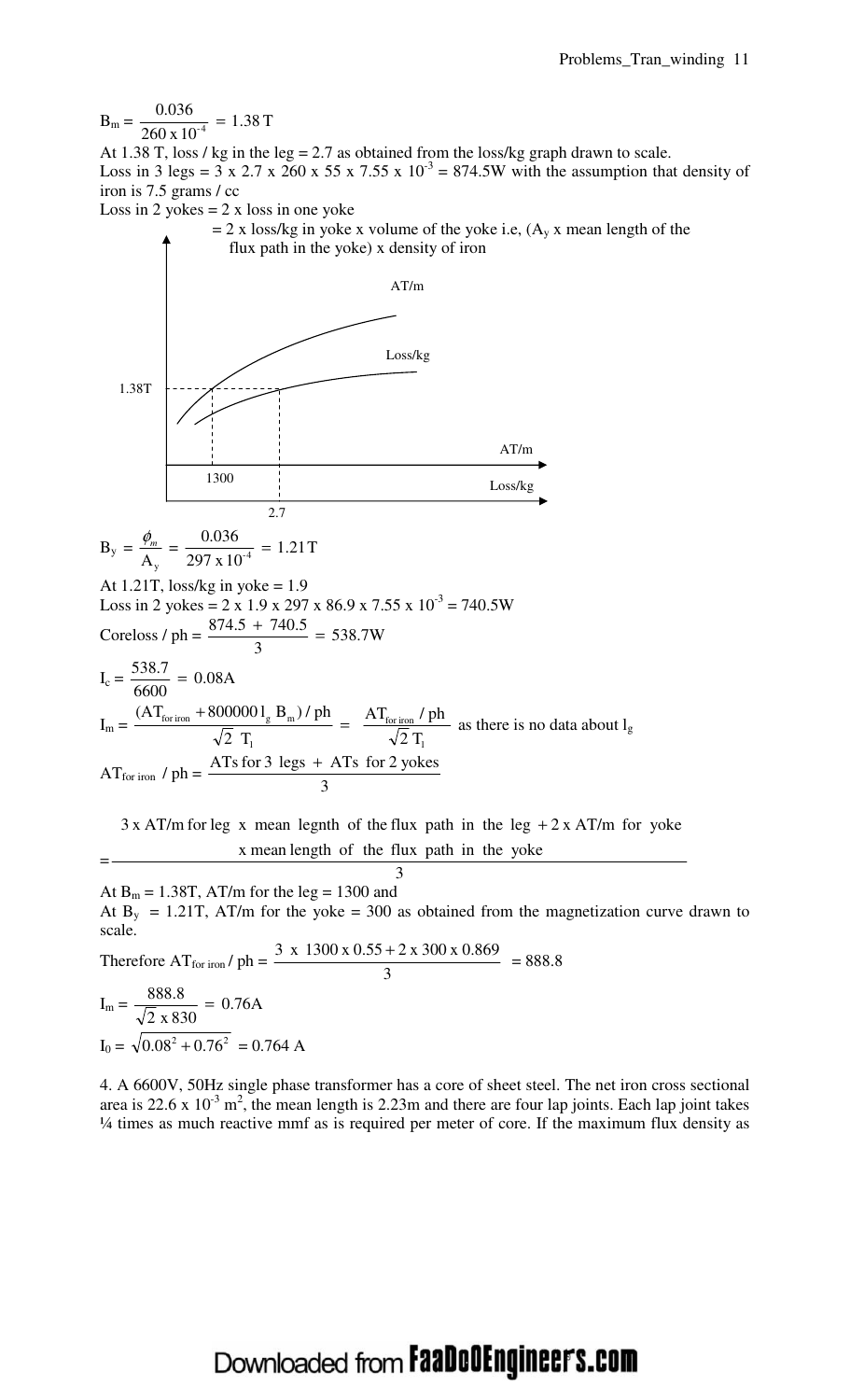1.1T, find the active and reactive components of the no load current. Assume an amplitude factor of 1.52 and mmf / m = 232, specific loss = 1.76 W/kg, specific gravity of plates = 7.5

Active component of no load current  $I_c$  =  $V_{1}$ Coreloss

Coreloss = specific core loss  $x$  volume of core  $x$  density  $= 1.76 \times 22.6 \times 10^{-3} \times 2.23 \times 7.5 \times 10^{3} = 665.3 \text{ W}$ 

$$
= 1.70 \times 22.0 \times 10 \times 2.23 \times 7.3 \times 10 =
$$

$$
I_c = \frac{665.3}{6600} = 0.1A
$$

Reactive component of the no-load current  $I_m$  =  $1.52T$  $AT_{\text{iron}} + 8000001_{\circ} B$ 1  $\frac{1}{\text{iron}}$  + 800000  $l_g B_m$  as peak, crest or

amplitude factor = 
$$
\frac{\text{Maximum value}}{\text{rms value}}
$$
 = 1.52  
AT<sub>iron</sub> = 232 x 2.23 = 517.4

AT for 4 lap joints =  $800000 l<sub>g</sub> B<sub>m</sub> = 4 x$ 4  $\frac{1}{1}$  x 232 = 232

$$
T_1 = \frac{V_1}{4.44 \phi_m f} = \frac{V_1}{4.44 A_i B_m f} = \frac{6600}{4.44 x 22.6 x 10^3 x 1.1 x 50} \approx 1196
$$

$$
I_{\rm m} = \frac{517.4 + 232}{1.52 \times 1196} = 0.412 \,\mathrm{A}
$$

5. A single phase 400V, 50Hz, transformer is built from stampings having a relative permeability of 1000. The length of the flux path 2.5m,  $A_i = 2.5 \times 10^{-3} \text{ m}^2$ ,  $T_1 = 800$ . Estimate the no load current. Iron loss at the working flux density is 2.6 W/kg. Iron weights 7.8 x  $10^3$  kg/m<sup>3</sup>, iron  $factor = 0.9$ 

[Hint:  $B_m = \mu_0 \mu_r H$ ,  $AT_{iron} = H x$  flux path length

#### **Problems on Leakage reactance**

1. Calculate the percentage reactance of a 15 kVA, 11000/440V, star-delta, 50Hz transformer with cylindrical coils of equal length, given the following. Height of the coils = 25cm, thickness of  $LV = 4$ cm, thickness of  $HV = 3$  cm, mean diameter of both primary and secondary together = 15 cm, insulation between HV & LV = 0.5cm, volt / turn = 2, transformer is of core type

Percentage reactance  $\varepsilon_x = \frac{1 - p}{2} x 100$ V  ${\rm I}_{{}_{1}}\,{\rm X}$ 1  $\mathcal{E}_x = \frac{11 A_p}{N}$  $I_1 = \frac{N + 1.8 + 10}{2M} = \frac{15.8 + 10}{2.4488 \times 10^{-10}} = 0.8$ A  $3 \times 11000 / \sqrt{3}$  $= \frac{15 \times 10}{100000}$  $3V$ kVA x  $10^3$   $15 \times 10^3$ 1 3  $=\frac{15 \text{ m/s}}{2 \text{ m/s}^2}$  =

$$
X_{p} = 2 \pi f T_{p}^{2} \mu_{0} \frac{L_{mt}}{L_{c}} \left( \frac{b_{p}}{3} + \frac{b_{s}}{3} + a \right)
$$

$$
T_{p} = T_{1} = \frac{V_{1}}{E_{t}} = \frac{11000/\sqrt{3}}{2} = 3176
$$

 $L_{mt}$  = Mean length of turn of both primary and secondary together

 $= \pi$  x mean diameter of both primary and secondary together

$$
= \pi \times 15 = 47.1 \text{ cm}
$$

$$
X_p = 2 \pi \times 50 \times (3176)^2 \times 4 \pi \times 10^{-7} \times \frac{0.471}{0.25} \left( \frac{0.03}{3} + \frac{0.04}{3} + 0.005 \right) = 212.13 \Omega
$$
  

$$
\varepsilon_x = \frac{0.8 \times 212.13}{11000 / \sqrt{3}} \times 100 = 2.67
$$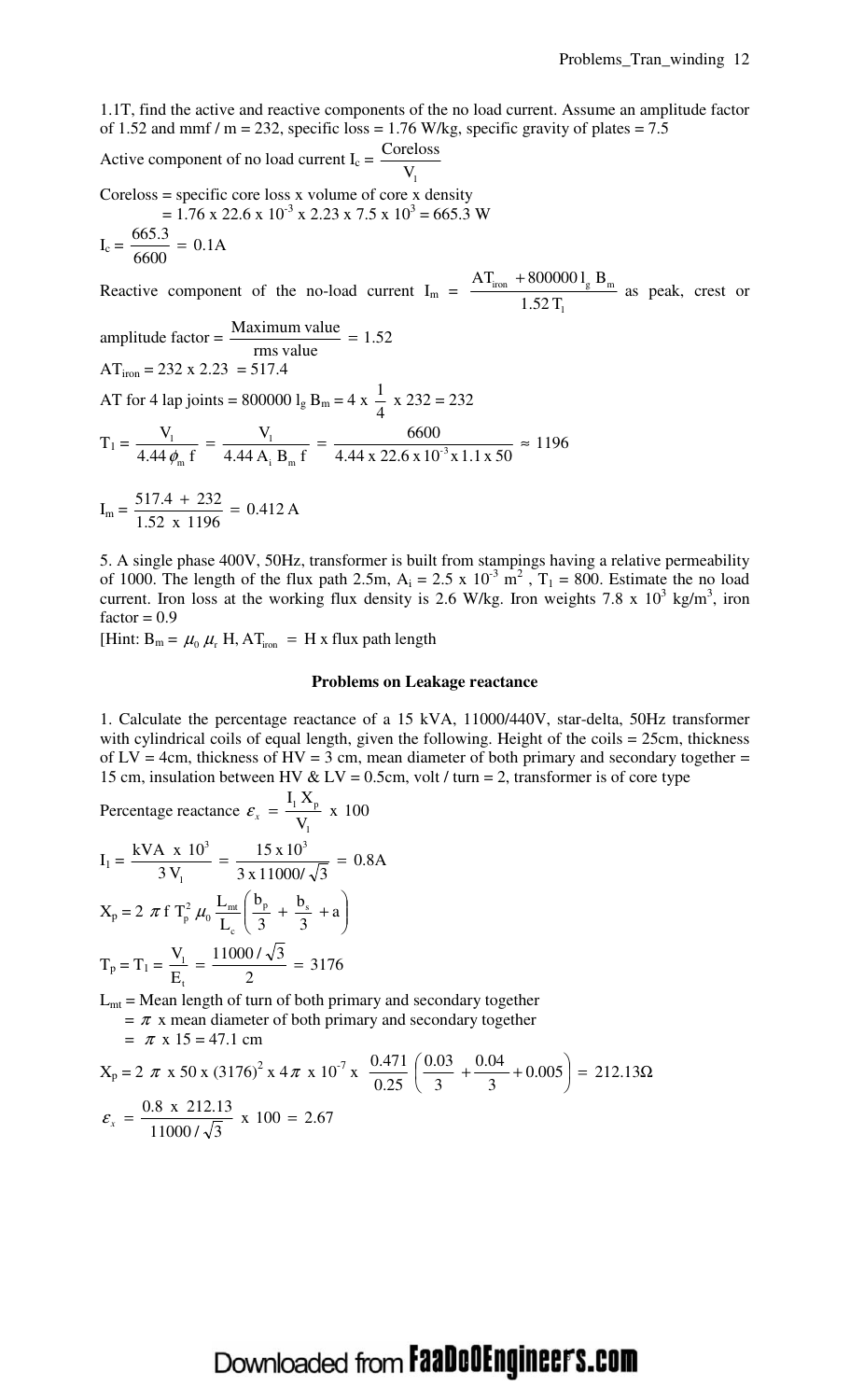2. Determine the equivalent reactance of a transformer referred to the primary from the following data. Length of the man turn of primary and secondary = 120 cm and 100 cm number of primary and secondary turns  $= 500$  and 20. Radial width of both windings  $= 2.5$  cm, width of duct between two windings  $= 1.4$  cm, height of coils  $= 60$  cm.

$$
X_p = 2 \pi f T_p^2 \mu_0 \frac{L_{mt}}{L_c} \left( \frac{b_p}{3} + \frac{b_s}{3} + a \right)
$$
  
\n
$$
L_{mt} = \text{Mean length of turn of both primary and secondary together}
$$
  
\n
$$
= \pi x (1.2 + 1.0) / 2 = 3.46 \text{ m}
$$
  
\n
$$
= 2 \pi x 50 x 500^2 x 4 \pi x 10^{-7} x \frac{3.46}{0.6} \left( \frac{0.025}{3} + \frac{0.025}{3} + 0.014 \right) \approx 5.55 \Omega
$$

OR

$$
X_p = x_p + x_s' = x_p + x_s (T_p / T_s)^2
$$
  
\n
$$
x_p = 2 \pi f T_p^2 \mu_0 \frac{L_{mp}}{L_c} \left( \frac{b_p}{3} + \frac{a}{2} \right)
$$
  
\n
$$
= 2 \pi x 50 x 500^2 x 4 \pi x 10^{-7} x \frac{1.2}{0.6} \left( \frac{0.025}{3} + \frac{0.014}{2} \right) \approx 3.03 \Omega
$$
  
\n
$$
x_s = 2 \pi f T_s^2 \mu_0 \frac{L_{ms}}{L_c} \left( \frac{b_s}{3} + \frac{a}{2} \right)
$$
  
\n
$$
= 2 \pi x 50 x 20^2 x 4 \pi x 10^{-7} x \frac{1.0}{0.6} \left( \frac{0.025}{3} + \frac{0.014}{2} \right) \approx 4.03 x 10^{-3} \Omega
$$
  
\n
$$
X_p = 3.03 + 4.03 x 10^{-3} x \left( \frac{500}{20} \right)^2 = 5.55 \Omega
$$

3.Calculate the percentage regulation at full load 0.8pf lag for a 300 kVA, 6600/440V, delta-star, 3 phase,50Hz, core type transformer having cylindrical coils of equal length with the following data. Height of coils = 4.7 cm, thickness of HV coil = 1.6 cm, thickness of LV coil = 2.5 cm, insulation between LV & HV coils = 1.4 cm, Mean diameter of the coils = 27 cm, volt/turns = 7.9 V, full load copper loss = 3.75 Kw

Percentage regulation = 
$$
\frac{I_1 R_p \cos \phi + I_1 X_p \sin \phi}{V_1}
$$
 x 100  

$$
I_1 = \frac{kVA \times 10^3}{3 V_1} = \frac{300 \times 10^3}{3 \times 6600} = 15.15 A
$$

Since full load copper loss = 3 I<sub>1</sub><sup>2</sup> R<sub>p</sub>, R<sub>p</sub> =  $\frac{3.75 \times 10}{2 \times (15.15)^2}$  = 5.45 Ω 3 x (15.15) 3.75 x 10 2 3

$$
X_p = 2 \pi f T_p^2 \mu_0 \frac{L_{mt}}{L_c} \left( \frac{b_p}{3} + \frac{b_s}{3} + a \right)
$$
  

$$
T_p = T_1 = \frac{V_1}{E_t} = \frac{6600}{7.9} \approx 836
$$

L<sub>mt</sub> = Mean length of turn of both primary & secondary together =  $\pi$  x 27 = 84.82 cm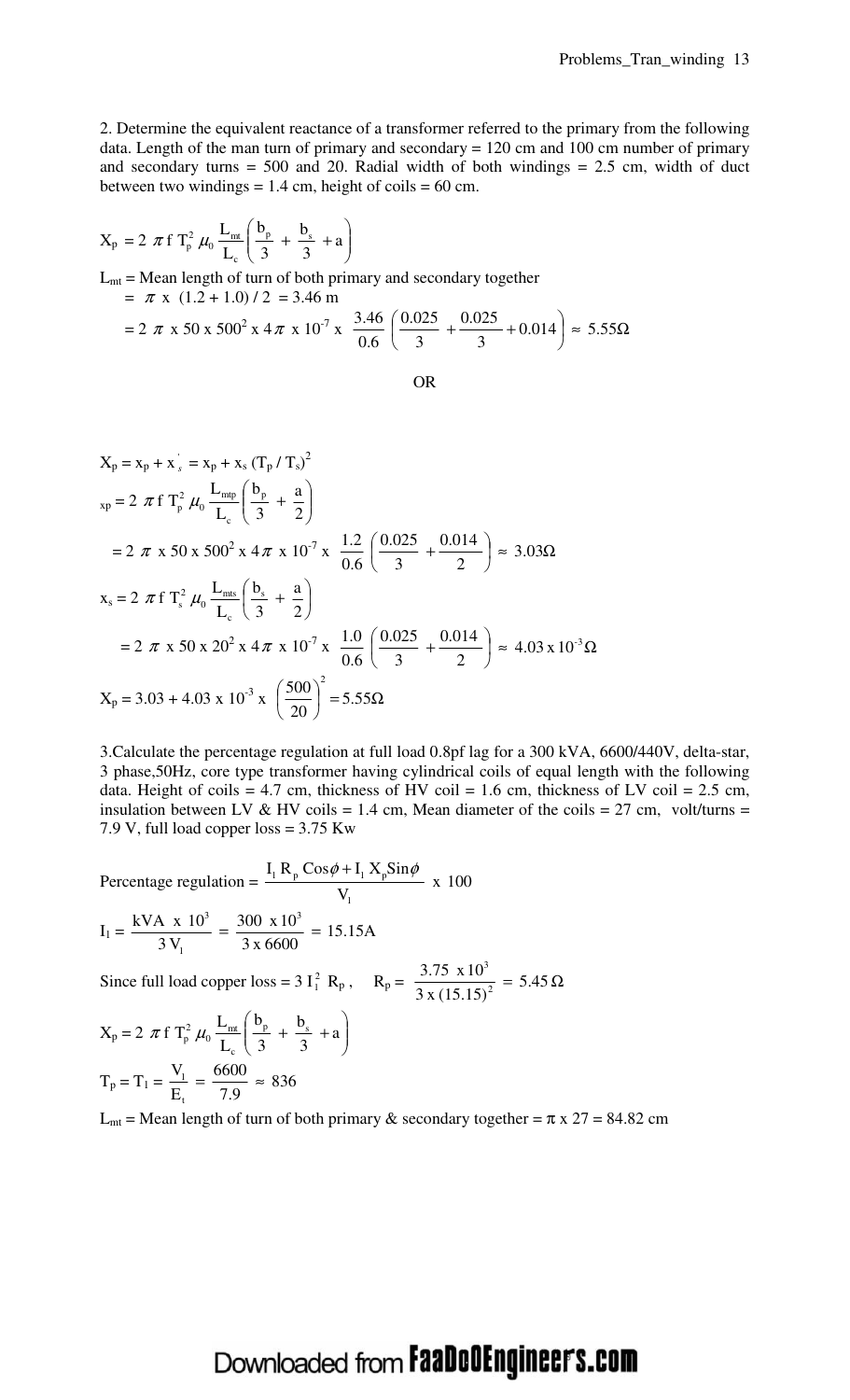36

$$
X_p = 2 \pi \times 50 \times (836) \times 4 \pi \times 10^{-7} \times \frac{0.8482}{0.47} \left( \frac{0.016}{3} + \frac{0.025}{3} + 0.014 \right) = 13.77 \Omega
$$
  
Percentage regulation = 
$$
\frac{15.15 \times 5.45 \times 0.8 + 15.15 \times 13.77 \times 0.6}{6600} \times 100 = 2.89
$$

4. A 750 kVA, 6600/415V, 50Hz, 3 phase, delta – star, core type transformer has the following data. Width of LV winding  $= 3$  cm, width of HV winding  $= 2.5$  cm, width of duct and insulation between LV & HV = 1.0 cm, height of windings = 40 cm, length of mean turn = 150 cm, volt / turn = 10V. Estimate the leakage reactance of the transformer. Also estimate the per unit regulation at 0.8 pf lag, if maximum efficiency of the transformer is 98% and occurs at 85 % of full load.



5.Estimate the percentage regulation at full load 0.8 pf lag for a 300 kVA, 6600/400V, delta-star connected core type transformer with the following data.

|                                                                                             | Diameter                   |                          | Cross-sectional area of |  |  |
|---------------------------------------------------------------------------------------------|----------------------------|--------------------------|-------------------------|--|--|
|                                                                                             | inside                     | outside                  | the conductor           |  |  |
| HV winding                                                                                  | 29.5 cm                    | 36 cm $5.4 \text{ mm}^2$ |                         |  |  |
| LV winding                                                                                  | 26.5 cm<br>$22 \text{ cm}$ |                          | $70 \text{ mm}^2$       |  |  |
| Length of coils = 50 cm, volt/turn = 8, Resistivity = $0.021 \Omega / m / mm^2$             |                            |                          |                         |  |  |
| Solution: Percentage regulation = $\frac{I_1 R_p \cos \phi + I_1 X_p \sin \phi}{I_1}$ x 100 |                            |                          |                         |  |  |
| $=\frac{kVA \times 10^3}{3 V_1} = \frac{300 \times 10^3}{3 \times 6600} = 15.15 A$          |                            |                          |                         |  |  |

$$
R_p = r_p + r_s^1 = r_p + r_s (T_p / T_s)^2
$$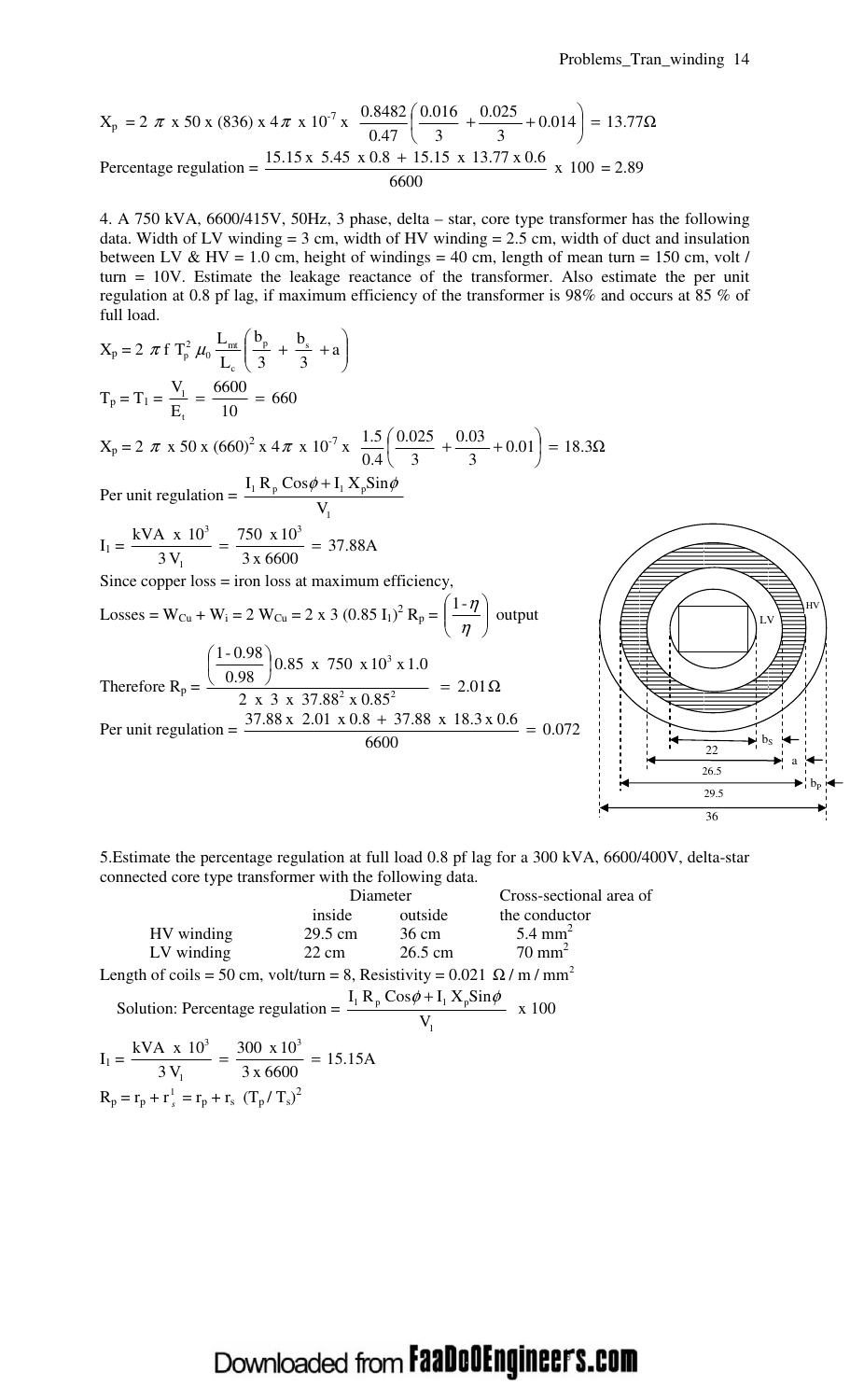Resistance of the primary  $r_p = \frac{pE_{\text{mtp}}}{g}$   $T_p$ 1 a L  $\overline{\phantom{a}}$ J  $\backslash$  $\overline{\phantom{a}}$ l  $\sqrt{\rho}$ 

 $L_{\text{mtp}} = \pi$  x mean diameter of primary i.e., HV winding =  $\pi \frac{(56.125.5)}{2}$  = 102.9 cm 2  $\frac{(36+29.5)}{2}$  =  $T_p = \frac{V_1}{R} = \frac{0.000}{3} = 825$ 8  $=\frac{6600}{2}$ E V t  $\frac{1}{1} = \frac{0.000}{9} = 825$ . Therefore,  $r_p = \frac{(0.021 \text{ A} \cdot 1.025 \text{ A} \cdot 0.25)}{54} = 3.3 \Omega$ 5.4 .0( 021 x 1.029 x 825) Resistance of the secondary  $r_s = \frac{\mu_{rms}}{s} T_s$ 2  $\frac{mts}{\sqrt{1}}$ a L  $\overline{\phantom{a}}$ J  $\backslash$  $\overline{\phantom{a}}$ l  $\int \rho$ 

 $L_{\text{mts}} = \pi$  x mean diameter of secondary i.e., LV winding  $= \pi \frac{(20.5 + 22)}{2} = 76.2$  cm 2  $\frac{(26.5+22)}{2}$  =  $T_s = \frac{V_2}{T} = \frac{1007 \text{ V}^3}{9} \approx 29$ 8  $=\frac{400/\sqrt{3}}{2}$ E V t  $\frac{2}{2} = \frac{4007 \text{ V}^3}{9} \approx 29$ . Therefore,  $r_s = \frac{(0.021 \text{ A } 0.702 \text{ A } 29)}{79} = 6.63 \text{ x } 10^{-3} \Omega$ 70  $(0.021 \times 0.762 \times 29)$   $-6.63 \times 10^{-3}$  $R_p = 3.3 + 6.63 \times 10^{-3} \times \left( \frac{623}{20} \right) = 8.66 \Omega$ J  $\left(\frac{825}{2}\right)$ l ſ 8.66 29 825)<sup>2</sup>  $X_p = 2 \pi f T_p^2 \mu_0 \frac{2m f}{r} \left| \frac{p}{r} + \frac{S_s}{r} + a \right|$ 3  $+\frac{b}{a}$ 3 b L f T<sub>p</sub>  $\mu_0 \frac{L_{\text{mt}}}{L} \left( \frac{b_p}{2} + \frac{b_s}{2} \right)$ c  $\frac{L_{\text{mt}}}{I}$  $\frac{1}{p} \mu_0 \frac{L_{\text{mt}}}{I} \left| \frac{v_p}{2} + \frac{v_s}{2} + a \right|$ J  $\backslash$  $\overline{\phantom{a}}$ l ſ  $\pi f$  T<sub>p</sub>  $\mu_0 \frac{m}{I}$   $\frac{m}{2}$  +  $\frac{m}{2}$  +

 $L_{mt}$  = Mean length of turn of both primary  $\&$  secondary together  $= \pi$  x mean diameter of both coils  $=\pi$  x  $\frac{(22 + 30)}{2}$  = 91.1 cm or can be taken as  $=\frac{(62.5 + 10.2)}{2}$  = 89.6 cm 2  $= 91.1 \text{ cm}$  or can be taken as  $= \frac{102.9 + 76.2}{2}$ 2  $\frac{(22+36)}{2}$  = 91.1 cm or can be taken as =  $\frac{102.9 + 76.2}{2}$  = width of primary or HV winding  $b_p = \frac{56-25.5}{2} = 3.25$  cm 2  $\frac{36-29.5}{2}$ width of secondary or LV winding  $b_s = \frac{20.5 - 22}{3} = 2.25$  cm  $\frac{26.5 - 22}{2} =$ 

2 width of insulation or duct or both between LV & HV i.e,  $a = \frac{29.15 - 20.15}{2} = 1.5$  cm 2  $\frac{29.5 - 26.5}{2} =$  $X_p = 2\pi$  x 50 x 825<sup>2</sup> x 4π x 10<sup>-7</sup> x  $\frac{0.911}{0.55}$   $\frac{0.0323}{0.2}$  +  $\frac{0.0223}{0.2}$  + 0.015 = 16.32 Ω J  $\left(\frac{0.0325}{1000} + \frac{0.0225}{1000} + 0.015\right)$ l ſ  $+ \frac{0.0222}{2} + 0.015 = 16.32$ 3  $+\frac{0.0225}{2}$ 3 .0 0325 0.5 .0 911 Percentage regulation =  $\frac{15.15 \times 10^{10} \times 10^{10} \times 10^{10} \times 10^{10}}{6600 \times 10^{10} \times 10^{10}}$  x 100 = 3.84 6600  $\frac{15.15 \times 8.66 \times 0.8 + 15.15 \times 16.32 \times 0.6}{15.15 \times 16.32 \times 0.6} \times 100 =$ 

#### **Design of cooling tank and tubes**

1. Design a suitable cooling tank with cooling tubes for a 500 kVA, 6600/440V, 50Hz, 3 phase transformer with the following data. Dimensions of the transformer are 100 cm height, 96 cm length and 47 cm breadth. Total losses  $= 7$  kw. Allowable temperature rise for the tank walls is  $35^{\circ}$ C. Tubes of 5 cm diameter are to be used. Determine the number of tubes required and their possible arrangement.

Tank height H<sub>t</sub> = transformer height + clearance of 30 to 60 cm =  $100 + 50 = 150$  cm Tank length  $L_t$  = transformer length + clearance of 10 to 20 cm =  $96 + 14 = 110$  cm width or breadth of the tank  $W_t$  = transformer width or breadth + clearance of 10 to 20 cm

 $=$  clearance of 47 + 13 = 60 cm

Losses = 12.5  $S_t$   $\theta$  + 8.78  $A_t$   $\theta$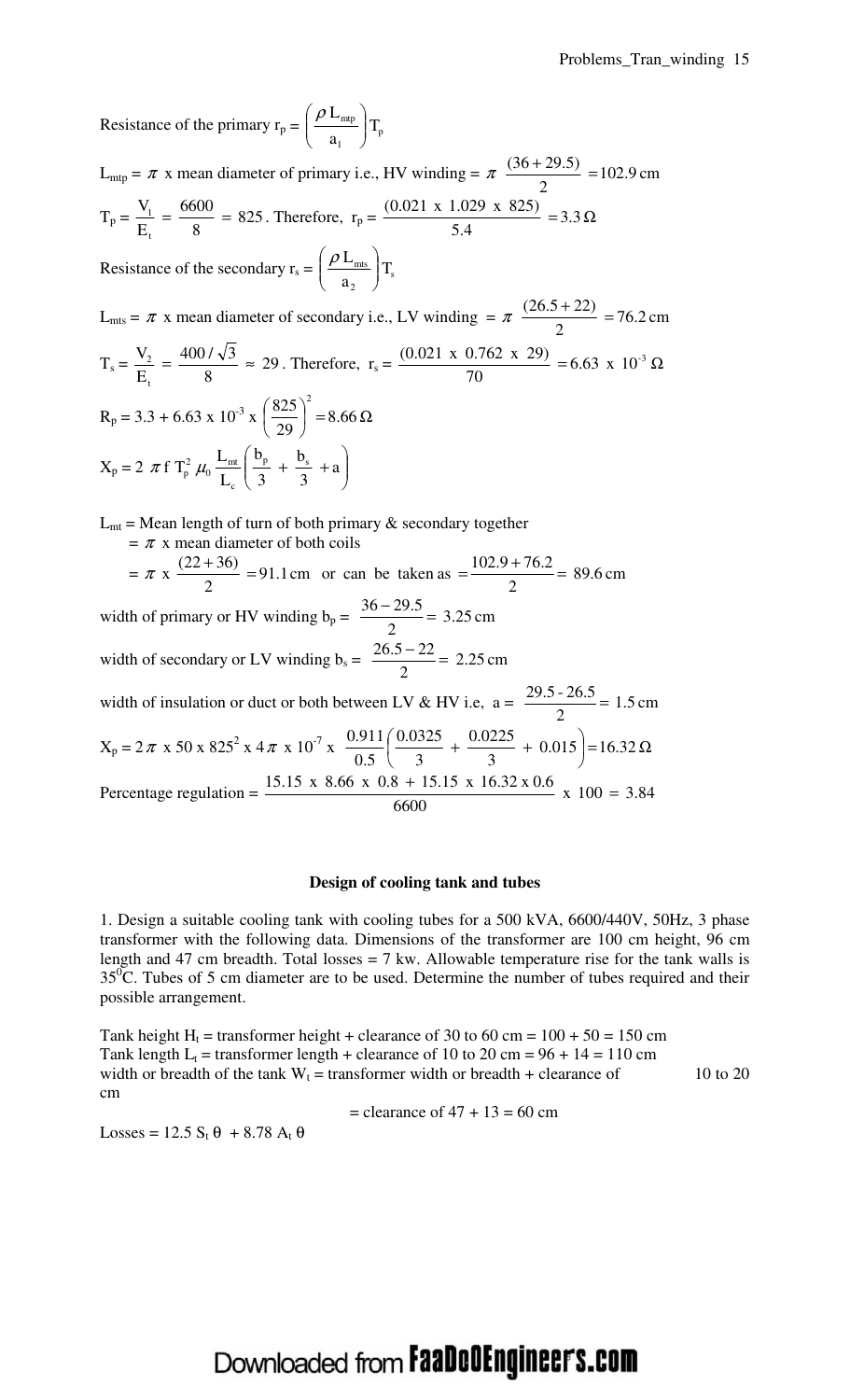Dissipating surface of the tank (neglecting the top and bottom surfaces)

 $S_t = 2H_t (L_t + W_t) = 2 \times 1.5 (1.1 + 0.6) = 5.1 m^2$ 

 $7000 = 12.5 \times 5.1 \times 35 + 8.78 A_t \times 35$ 

Area of all the tubes  $A_t = 15.6$  m<sup>2</sup>

Dissipating area of each tube  $a_t = \pi x$  diameter of the tube x average height or length of the tube  $= \pi$  x 0.05 x 0.9 x 1.5 = 0.212 m<sup>2</sup>

Number of tubes  $n_t =$  $= 73.6 \&$  is not possible. Let it be 74. 0.212  $=\frac{15.6}{8.24}$ a A t  $t = \frac{13.0}{0.242}$  =

If the tubes are placed at 7.5 cm apart from centre to centre, then the number of tubes that can be provided along 110 cm and 60 cm sides are  $\frac{110}{25} \approx 15$  and  $\frac{90}{25} \approx 8$  respectively. 7.5  $\approx 15$  and  $\frac{60}{75}$ 7.5  $\frac{110}{25} \approx 15$  and  $\frac{60}{25} \approx$ 

Therefore number of tubes that can be provided in one row all-round =  $2(15 + 8) = 46$ . Since there are 74 tubes, tubes are to be arranged in  $2<sup>nd</sup>$  row also. If 46 more tubes are provided in second row, then total number of tubes provided will be 92 and is much more than 74. With 13 & 6 tubes along 100 cm & 60 cm sides as shown, total number of tubes provided will be  $2(13 +$  $6$  = 76 though 74 are only required.



Plan showing the arrangement of tubes

2. A 3 phase 15 MVA, 33/6.6 kV, 50 Hz, star/delta core type oil immersed natural cooled transformer gave the following results during the design calculations. Length of core  $+ 2$  times height of yoke = 250 cm, centre to centre distance of cores = 80 cm, outside diameter of the HV winding  $= 78.5$  cm, iron losses  $= 26$  kw, copper loss in LV and HV windings  $= 41.5$  kW & 57.5 kW respectively.

Calculate the main dimensions of the tank, temperature rise of the transformer without cooling tubes, and number of tubes for a temperature rise not to exceed  $50^{\circ}$ C.

Comment upon whether tubes can be used in a practical case for such a transformer. If not suggest the change.

 $H_t = 250 + \text{clearance of } (30 \text{ to } 60) \text{ cm} = 250 + 50 = 300 \text{ cm}$ 

 $L_t = 2 \times 80 + 78.5 + \text{clearance of } (10 \text{ to } 20) \text{ cm} = 238.5 + 11.5 = 250 \text{ cm}$ 

 $W_t = 78.5 + \text{clearance of } (10 \text{ to } 20) \text{ cm} = 78.5 + 11.5 = 90 \text{ cm}$ 

Without tubes, losses =  $12.5 S_t \theta$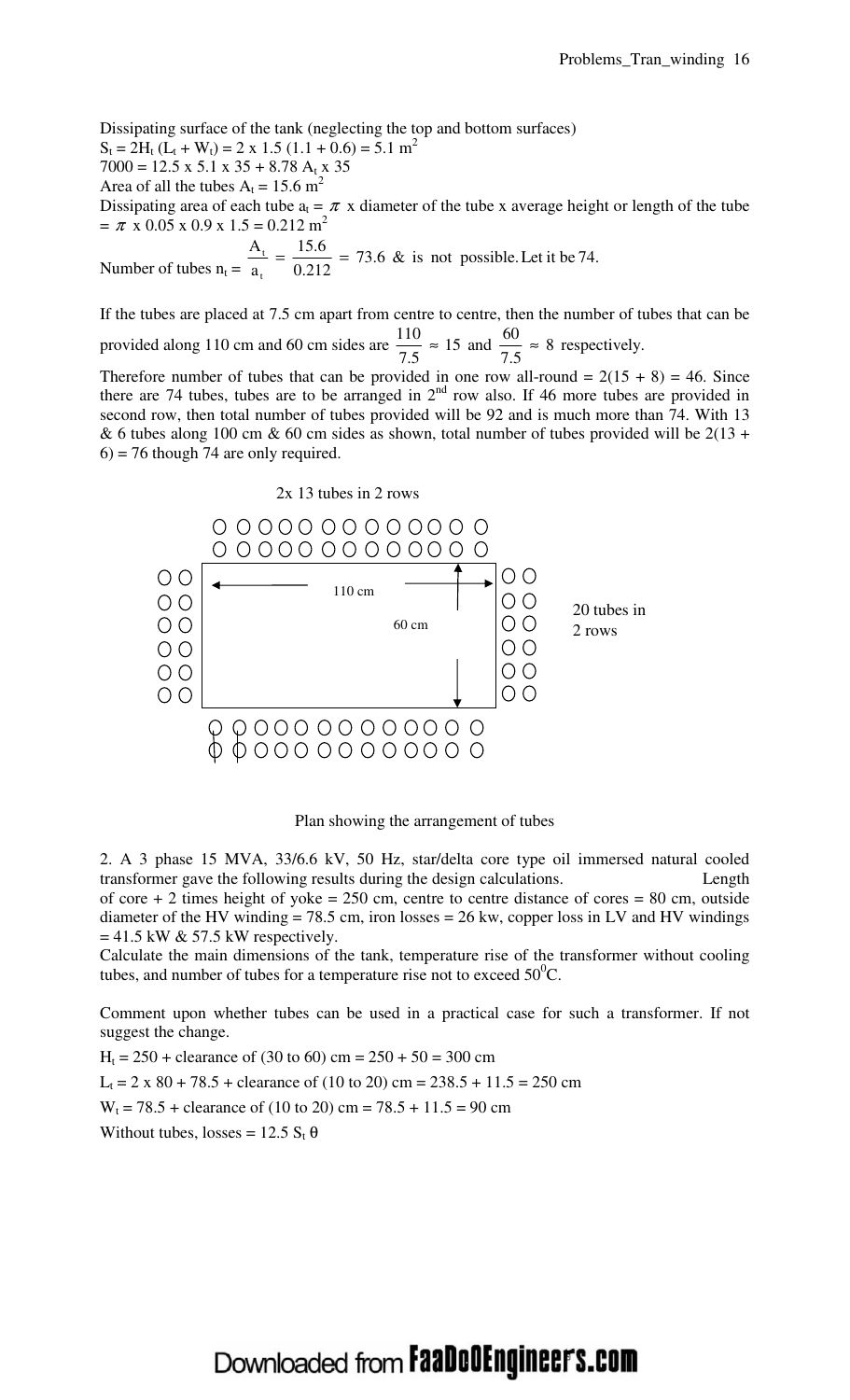

All dimensions are in cms.

If tubes are provided at 7.5 cm apart from centre to centre, then the number of tubes that can be provided along 250 cm and 90 cm sides are 250 / 7.5  $\approx$  33 and 90 / 7.5  $\approx$  12 respectively.

Number of tubes in one row =  $2(33 + 12) = 90$ . Therefore number of rows required =  $603 / 90 \approx 7$ .

As the number tubes and rows increases, the dissipation will not proportionately increase. Also it is difficult to accommodate large number of tubes on the sides of the tank. In such cases external radiator tanks are preferable & economical.

3. The tank of a 1250 kVA natural cooled transformer is 155 cm in height and 65 cm x 185 cm in plan. Find the number of rectangular tubes of cross section 10 cm x 2.5 cm. Assume improvement in convection due to siphoning action of the tubes as  $40\%$ . Temperature rise =  $40^0$ C. Neglect top and bottom surfaces of the tank as regards cooling. Full load loss is 13.1 kw. Loss = 12.5  $S_t \theta$  + 1.4 x 6.5  $A_t \theta$ 

 $13100 = 12.5$  x [ 2 x 1.55 (0.65 + 18.5) ] x 40 + 1.4 x 6.5 x A<sub>t</sub> x 40

$$
A_t = 25.34 \text{ m}^2
$$

 $a_t$  = dissipating perimeter of the tube x average height of the tube  $= 2 (10 + 2.5) \times 10^{-2} \times 0.9 \times 1.55 = 0.349 \text{ m}^2$